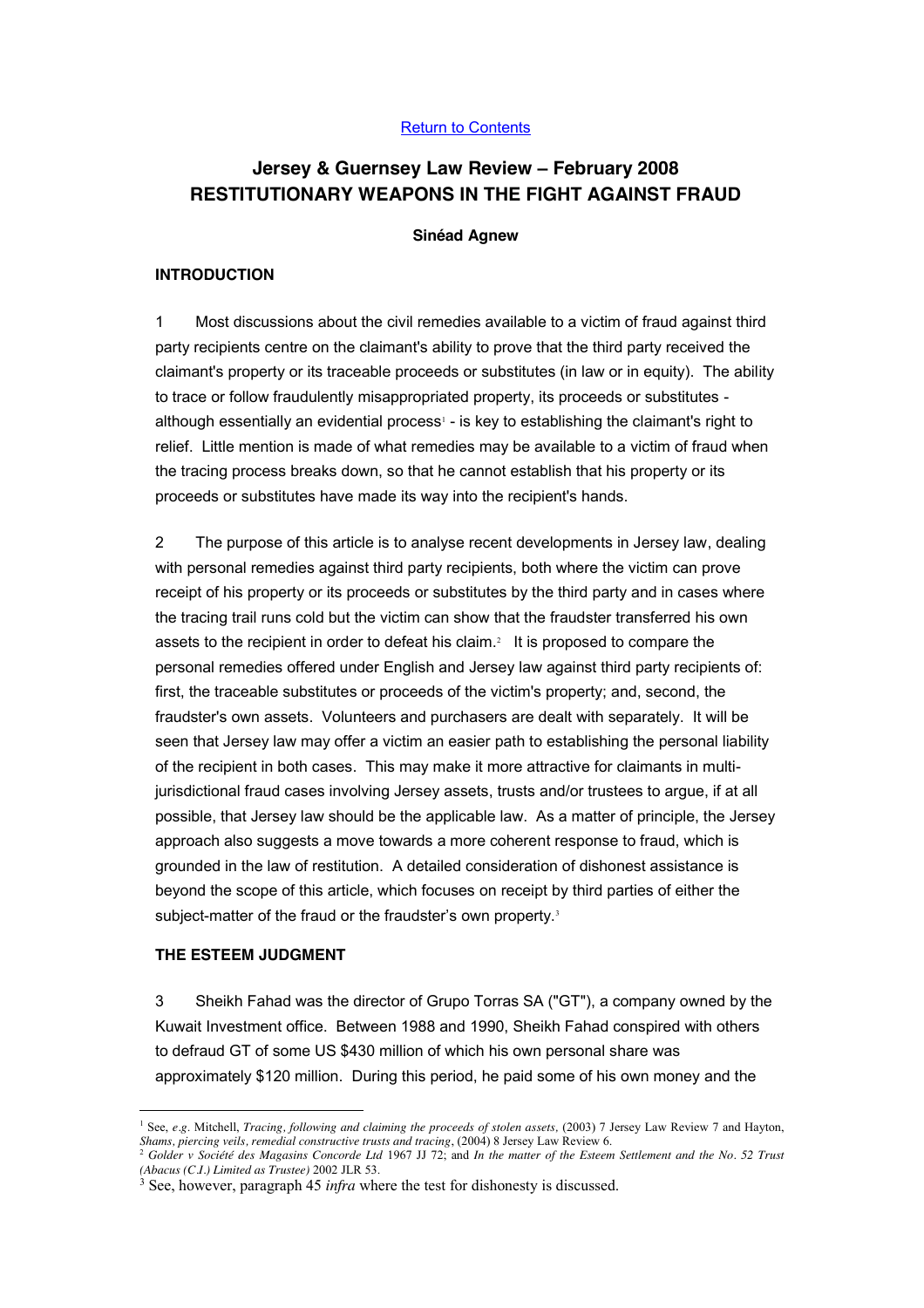stolen money to the trustees of trusts he had set up around the world between 1981 and 1994, most notably to Abacus (CI) Ltd ("Abacus"), the trustee of two Jersey settlements, the Esteem Settlement and the No. 52 Trust and the administrator of Ceyla, a Liechtenstein Anstalt. Within a few months of March 1990, Sheikh Fahad had become hopelessly insolvent.<sup>4</sup> On 14 April 1993, GT issued a writ in England alleging conspiracy to defraud against Sheikh Fahad and others. GT obtained judgment against Sheikh Fahad for approximately \$800 million in the English High Court on 24 June 1999. GT then brought an action in Jersey, which included an equitable proprietary claim in respect of £1.276 million, an alternative claim in restitution for the same sum and a claim to set aside all transfers made into the Esteem Settlement, the No. 52 Trust and Ceyla at any time after the fraud began in May 1988, on the basis that these transfers were made in fraud of GT as a creditor of Sheikh Fahad ("the Pauline Action").

4 Birt, Deputy Bailiff, allowed the equitable proprietary claim to the extent that GT's money was still traceable into two properties in London. Because it had allowed the equitable proprietary claim, the Court did not need to express a view on the restitutionary claim, but the Deputy Bailiff took the opportunity to state that where an innocent third party receives the subject-matter of a breach of trust or fraud or its traceable substitute, he must make restitution to the victim of the breach or fraud, subject to the defence of change of position.<sup>5</sup> He also allowed the Pauline Action in respect of some of the transfers by Sheikh Fahad of his own money and the proceeds of the fraud to Abacus of the Esteem Settlement, subject to the defence of change of position. The judgment shows how Jersey law has developed to deal with third party recipients where they have received the traceable proceeds of fraud or assets transferred by the fraudster in order to defeat the victim's claims. In order to see clearly the difference between the English and Jersey approaches, it is useful to look first at the position of recipients of the victim's property or its traceable proceeds and then at the position of recipients of money transferred by the fraudster into which the victim's property is not traceable.

# **PERSONAL LIABILITY OF RECIPIENTS OF THE VICTIM'S PROPERTY OR ITS TRACEABLE PROCEEDS OR SUBSTITUTES**

## **(a) English law – knowing receipt**

5 Under English law, a knowing receipt claim will lie against a third party recipient of the victim's property or its traceable proceeds or substitutes, but only if the victim can prove that the third party received it with knowledge that it was transferred in breach of trust/fraudulently. The test is whether the recipient's state of knowledge is such as to make it unconscionable for him to retain the benefit of the receipt.<sup>6</sup> Once knowledge has been proved, the recipient becomes personally liable as a constructive trustee of the assets received. The element of knowledge must be proved in the case of volunteers and

 $\frac{1}{4}$ 2002 JLR 53, 146.

<sup>5</sup> 2002 JLR 53, 111-113

<sup>6</sup> *BCCI v Akindele* [2001] Ch 437 at paragraph 70 of the judgment of Nourse LJ.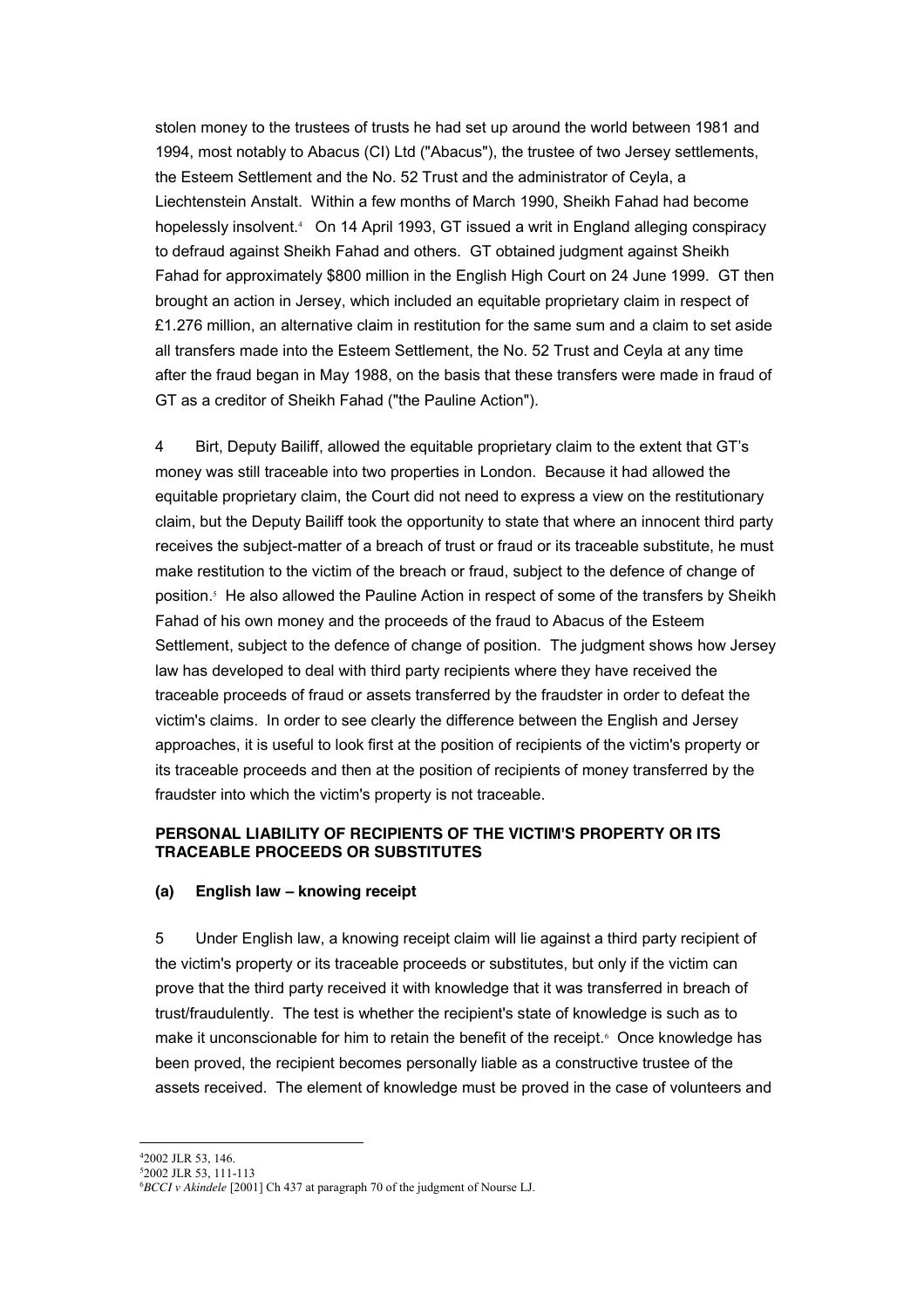purchasers alike, as English law does not distinguish between them for the purposes of a knowing receipt claim.

6 If the victim can prove receipt but not knowledge, then no claim at all will lie against the recipient. This means that in a case where the victim can trace the proceeds of fraud into the hands of the recipient but not beyond, and even though he can prove receipt, in the absence of proof of knowledge on the part of the recipient the victim will be left with no remedy (because the tracing trail has run cold). The requirement of knowledge as a constituent part of the cause of action in every case has been criticised: $\tau$  it is difficult to see why recipients of the traceable proceeds of fraud to which they are not entitled irrespective of their state of knowledge at the time of receipt - should not come under a personal liability to make restitution to the victim. Whether they should also be treated as constructive trustees is a separate question and the two issues should not be elided.

## **(b) Jersey law – personal restitutionary liability**

## **(i) Volunteers**

7 In *Esteem* the Deputy Bailiff rejected knowledge or fault as a necessary prerequisite for the imposition of a personal receipt-based liability on a recipient who did not give value in exchange for receipt of the victim's property or its traceable proceeds or substitutes. This development will make it easier for victims of fraud to recover against remote volunteer recipients whose state of mind it may be difficult to prove. The Deputy Bailiff explicitly recognised that the basis of recovery is restitutionary; the aim is to prevent the volunteer recipient from being enriched through receipt of the proceeds of the fraud at the expense of the victim. According to the Deputy Bailiff, "the state of mind required for a 'knowing receipt' claim is not required in Jersey. It is a strict restitutionary liability."<sup>8</sup> The liability is a personal one only: in order to impose liability as a constructive trustee on the recipient it will remain necessary to prove fault or knowledge. This approach keeps separate the question whether the volunteer recipient should make restitution from the question whether he should be treated as a constructive trustee with all the consequences that follow from that status.

8 It is also clear from the Deputy Bailiff's judgment that innocent volunteers, who have acted in good faith and changed their position in reliance on the receipt will be able to rely on the change of position as a defence (in whole or in part) to the receipt-based liability. $9$ For example, if a fraudster transferred stolen gold to his niece by way of gift and she used part of it to finance a holiday which she would not otherwise have been able to take, she would only be liable to return the gold still in her hands and could rely on the change of position defence in respect of the gold which she had sold to pay for her holiday, as long as she could demonstrate that she had acted in good faith so that her conscience was

 $\frac{1}{7}$ Lord Nicholls, *Knowing Receipt: The Need for a New Landmark,* in WR Cornish *et al* (eds), *Restitution: Past, Present and Future* (1998) 231.

<sup>8</sup> 2002 JLR 53, 113, para. 157

<sup>9</sup> Applying the test set out by Lord Goff in *Lipkin Gorman v Karpnale Ltd* [1991] 2 AC 548, 580.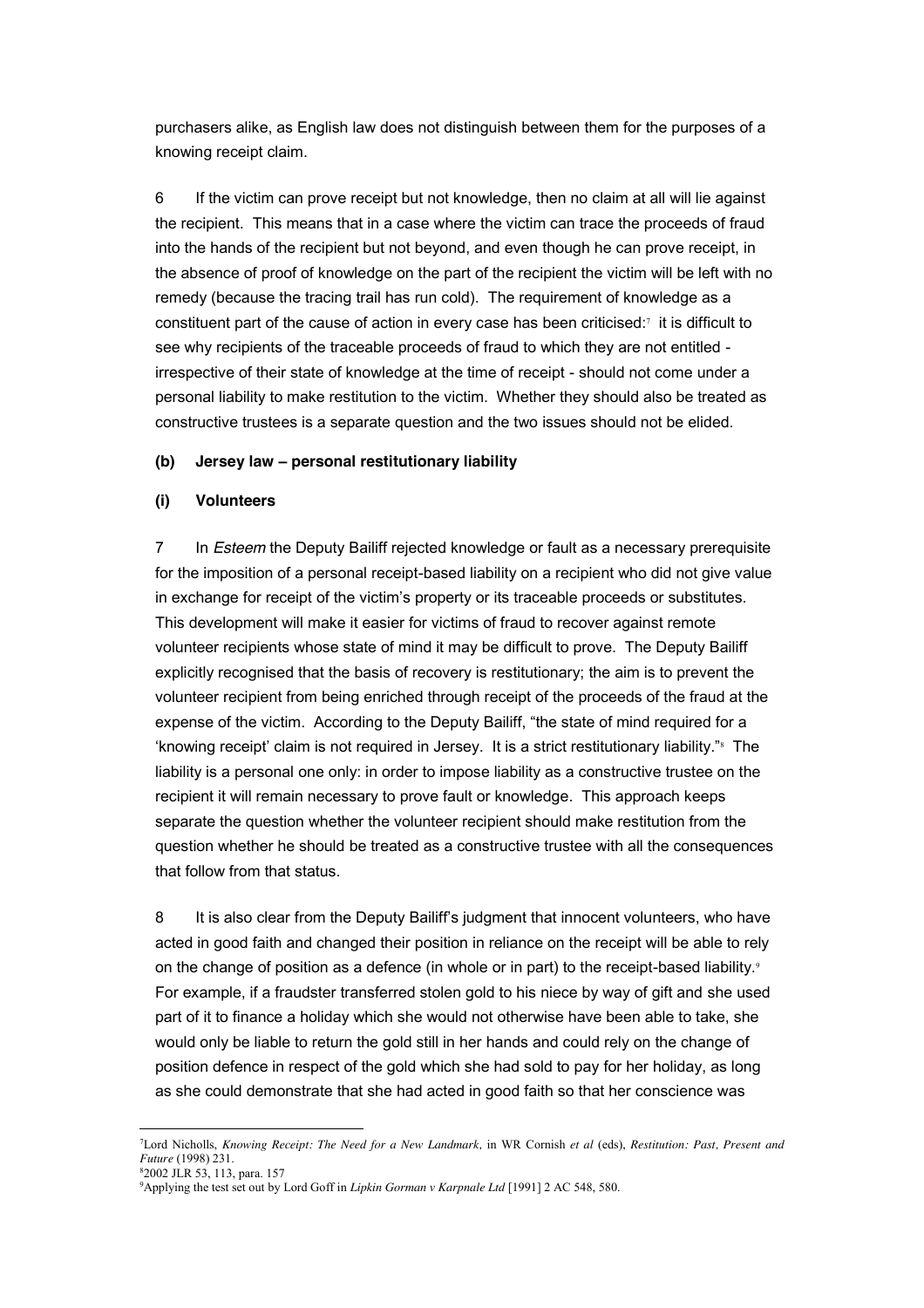untouched by the fraud. Although the Deputy Bailiff confirmed the principle that the concept of relative fault is not to be introduced into the Jersey law on change of position,<sup>10</sup> his judgment provides little guidance as to when a recipient will be deemed not to have acted in good faith so as to be denied the defence.

9 In *Lipkin Gorman* Lord Goff thought that a recipient who pays away the money received with knowledge of the facts entitling the plaintiff to restitution would be acting in bad faith. The quality of knowledge required in order to constitute bad faith was discussed further by the Court of Appeal in *Niru Battery Mfg Co v Milestone Trading Ltd*, 11 which held that the touchstone of bad faith is not merely dishonesty (although the defence of change of position would be lost in those circumstances): the focus is on whether it would be unjust to allow restitution. The key to the principle of change of position is that it involves a balance between the interests of the payer and those of the payee. The Court of Appeal drew parallels with the degree of knowledge required to support a knowing receipt claim - the recipient's state of knowledge must be such as to make it unconscionable for him to retain the benefit of the receipt.12 This does not require him to act dishonestly; it can include a failure to act in a commercially acceptable way and sharp practice. For example, where the payee has grounds for believing that a payment may have been made by mistake, but cannot be sure, good faith may well dictate that he should make enquiry; a person who has, or thinks he has, good reason to believe that he has been paid by mistake is unlikely to have been found to have acted in good faith if he pays the money away without first making enquiries of the person from whom he received it.<sup>13</sup> Thus, actual and definite knowledge of the plaintiff's right to restitution is not always necessary: if the recipient is put on enquiry as to the circumstances surrounding the transfer of assets to him, the principle of good faith requires him not to dispose of them without making further enquiry.

10 If the *Niru Battery* test were to be adopted in Jersey, its effect combined with that of the recognition of strict personal restitutionary liability on the part of a volunteer recipient would be to relocate knowledge as an element of the cause of action to an element of any defence. This would cause the burden of proof to shift from the claimant - who would need to prove that the recipient had knowledge in order to fix him with personal liability for knowing receipt under English law - to the recipient who, under Jersey law, would need to prove that he did not have sufficient knowledge to render unconscionable his retention of the benefit. If the recipient could show that he did not have such knowledge as to make it unconscionable for him to retain the benefit of the receipt in circumstances where he had changed his position in reliance on it, he would not be personally liable to the extent of his legitimate change of position.

<sup>&</sup>lt;sup>10</sup>Applying the decision of the Privy Council in *Dextra Bank & Trust Company Ltd v Bank of Jamaica* [2002] 1 All ER (Comm) 193.

<sup>11[2003]</sup> EWCA Civ 1446.

<sup>12</sup>*BCCI v Akindele* [2001] Ch 437, 456 per Nourse LJ.

 $13$  [2002] EWHC 1425, para 135 of the judgment of Moore-Bick J, at first instance.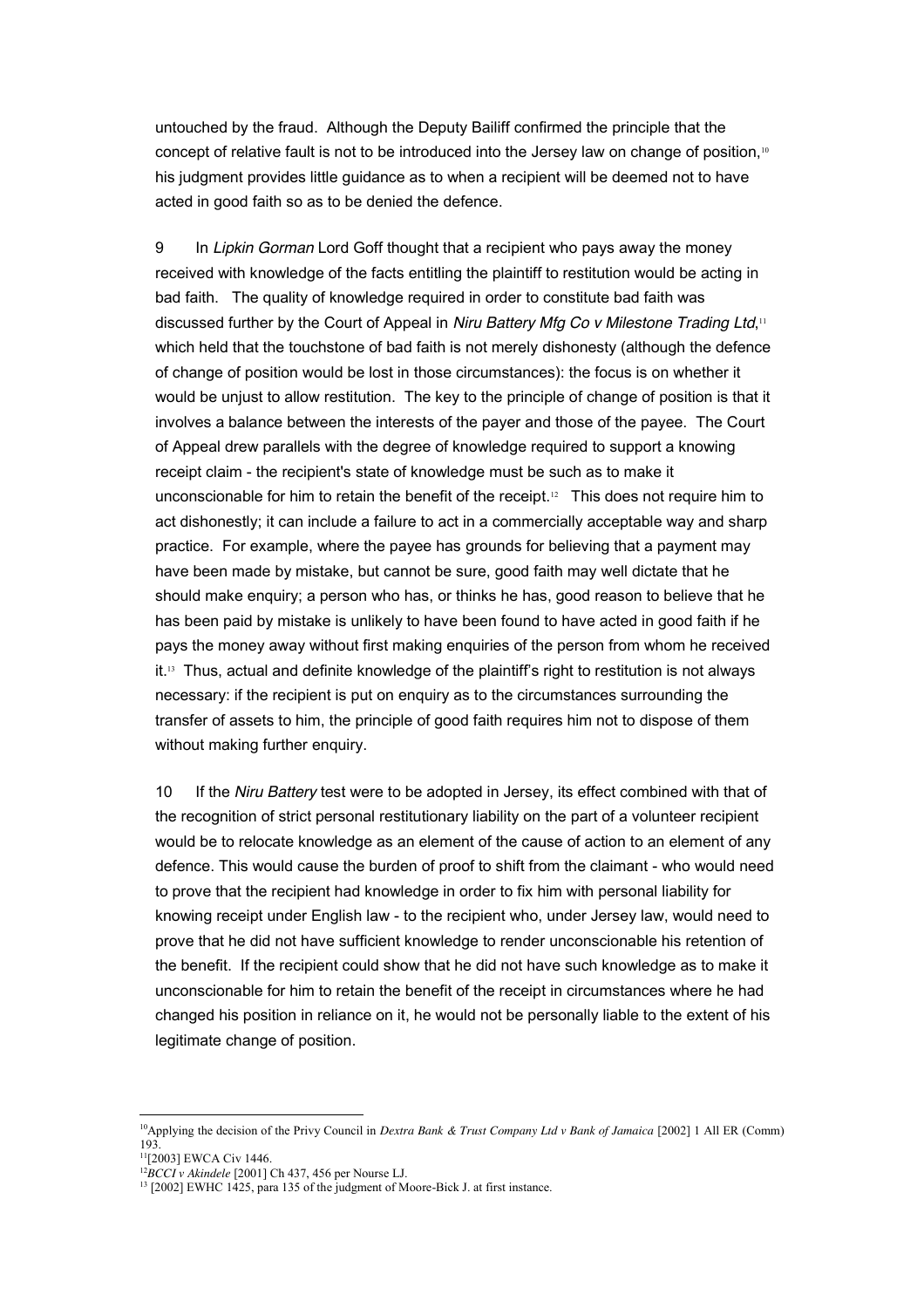11 This strikes a sensible balance between the interests of the victim of a fraud and the third party recipient who acts in good faith because it will usually be more difficult for a victim to prove knowledge on the part of a remote third party recipient than it will be for that recipient to prove his own lack of knowledge and change of position. If the victim can prove knowledge, the recipient will hold the proceeds of fraud as constructive trustee under both English and Jersey law. If, however, the victim cannot prove knowledge, no personal remedy will be available against the recipient under English law, whereas under Jersey law the restitutionary remedy will be available. It follows that where a victim is likely to experience such difficulties of proof against a volunteer recipient, if it is possible to argue for the application of Jersey law rather than English law, it would be advantageous to do so.

## **(ii) Purchasers**

12 In his judgment in *Esteem*, the Deputy Bailiff made no mention of the position of recipients who have given value. On the facts, GT was an innocent volunteer and it follows that any comments made by the Deputy Bailiff on this point would have been *obiter.* Nevertheless, his judgment begs the question whether strict restitutionary liability should also be imposed on recipients who give value for what they receive. If not and they are to be treated differently, the distinction has the following consequences. In the case of purchasers, the requirement of knowledge would remain an element of the cause of action, so that the burden of proof of knowledge would rest on the victim of the fraud. In the case of volunteers, the availability of the receipt-based restitutionary claim would require the location of the issue of knowledge in the context of the defence of change of position, so that the burden of proof of lack of knowledge would rest on the recipient. In the absence of any sound reason for the distinction it is difficult to see why the incidence of the burden of proof should be different in each case.

13 Purchasers and volunteers are treated differently under English law to the extent that the defence of *bona fide* purchase is available only to recipients who have given value for what they have received in good faith and without notice of the plaintiff's equitable title to it. Continuing the example set out at paragraph 8 above, if the fraudster's niece paid him for some of the gold and did so in good faith and without notice of the fraud, the *bona fide* purchaser defence would operate in respect of the part of the gold for which she had given value, so that she would only have to return the remainder still in her hands. The availability of the *bona fide* purchase defence in the context of transfers of personal property appears to be predicated upon the need not only to protect individual recipients who have, as a consequence of receipt, sustained losses which it would be inequitable to force them to bear, but also to facilitate trade by protecting transactional security in exchange dealings with the primary economic objective of facilitating the free transfer of wealth.14 It is this second objective – to protect the market – which is unique to the *bona fide* purchase defence and does not form part of the rationale for the defence of change of

 <sup>14</sup>Barker, "*After Change of Position: Good Faith Exchange in the Modern Law of Restitution*" in Birks, P., ed. , *Laundering & Tracing* (1995), p. 191, pp. 192-3.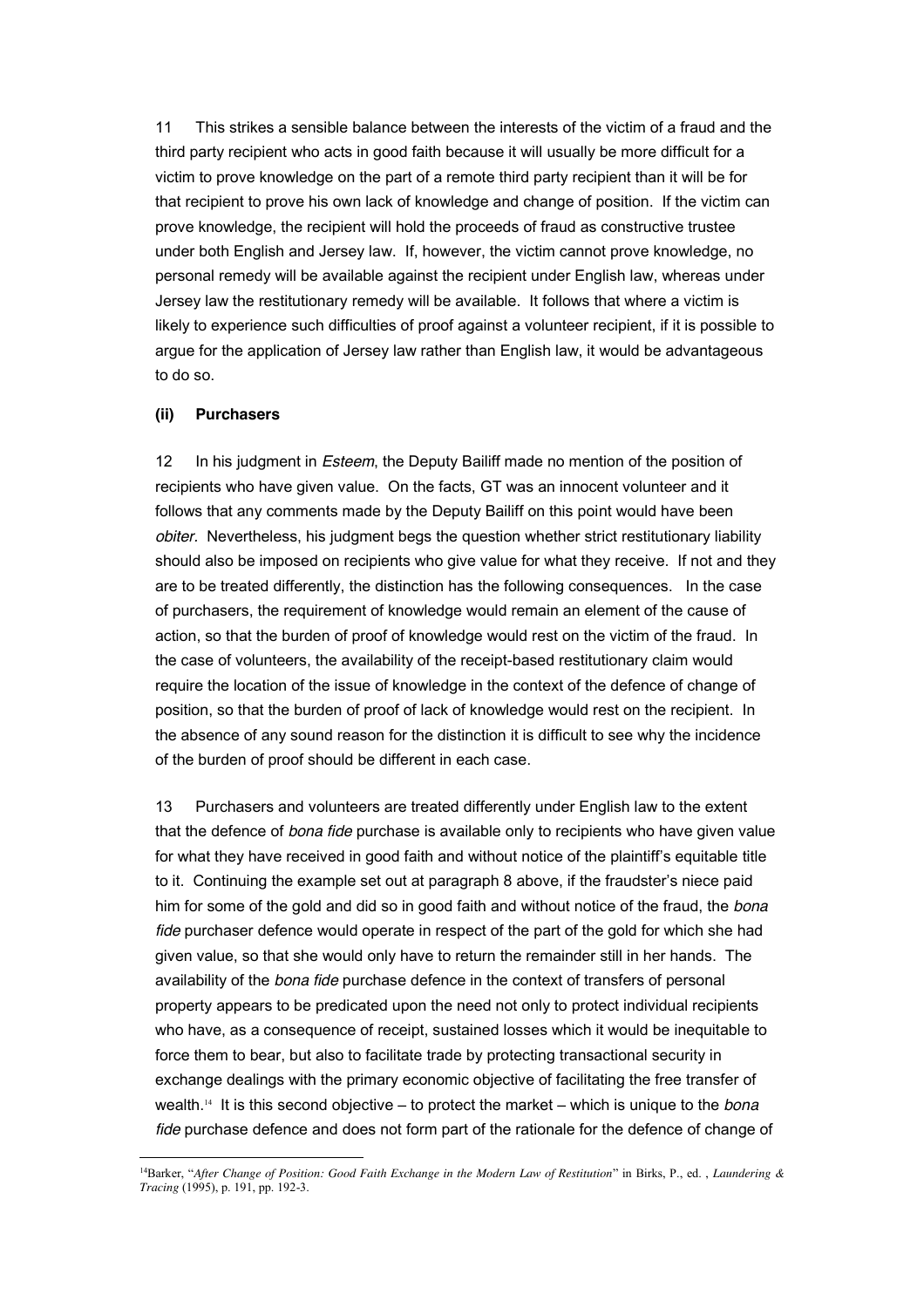position. The change of position defence is more individualistic in nature: it is concerned to protect individual recipients who have, as a consequence of receipt, sustained losses which it would be inequitable to force them to bear, and so it is available to purchasers and volunteers alike. It may be that the wider rationale for the *bona fide* purchase defence justifies its wider ambit; in contradistinction to the change of position defence, it operates as a complete bar to the claim, is not limited to post-receipt losses and protects not only the initial purchaser but also those who derive property from him.<sup>15</sup>

14 In circumstances where the need to facilitate trade and the interests of the individual are both protected by the existence of the *bona fide* purchase and change of position defences, there is no obvious justification for the burden of proof of knowledge resting on the victim of the fraud simply because the recipient is a purchaser rather than a volunteer. In the absence of any principled reason to the contrary it makes sense for the cause of action to be the same whether the recipient is a volunteer or a purchaser and for knowledge or lack of it to be a relevant element of any available defences rather than of the cause of action itself.16 In those circumstances, there is no logical impediment to the recognition of the personal restitutionary liability on the part of a third party recipient who has given value for what he has received.

15 This prompts the question whether Jersey law recognises the operation of the *bona fide* purchase defence. If it does, then the requirements of security of receipt and freedom of trade could be regarded as being adequately protected, so that there would be no apparent difficulty with the extension of the strict personal restitutionary liability to both categories of recipient. If on the other hand Jersey law recognises only change of position as a defence to a receipt-based restitutionary claim, then consideration must be given as to whether the requirements of exchange transactions and security of receipt require purchasers to be treated differently from volunteers, so that the personal restitutionary remedy should only be available against the latter and victims of fraud would still have to prove knowing receipt on the part of the former.

16 Unfortunately, the position in Jersey is unclear. In *Esteem* the Deputy Bailiff appears to have assumed (without deciding) that the *bona fide* purchaser principle is recognised in Jersey, at least in the context of equitable proprietary claims, in so far as he held that where an innocent volunteer has a wholly owned company into which the proceeds of fraud are injected, *e.g.* through a loan account, it is artificial to treat the company as a *bona fide* purchaser for value so that the tracing stops at the relationship between the volunteer and his company – the tracing exercise must be continued into what the company did with the proceeds. The principle was also recognised in the *Golder*  case in the context of a Pauline Action (as to which more below) and, more recently, as a factor which could possibly circumscribe the operation of the *Hastings Bass* principle.<sup>17</sup> The *Golder* case was, however, subsequently distinguished by the Royal Court in

 <sup>15</sup>*Op. cit.* p. 191, pp. 195-198.

<sup>16</sup>See *e.g*. Barker, *op cit.,* p. 209.

<sup>&</sup>lt;sup>17</sup>Seaton Trustees Limited v Benedict John Morgan <sup>[2007]</sup> JRC 206, para 19, per Clyde-Smith Commr (*obiter*).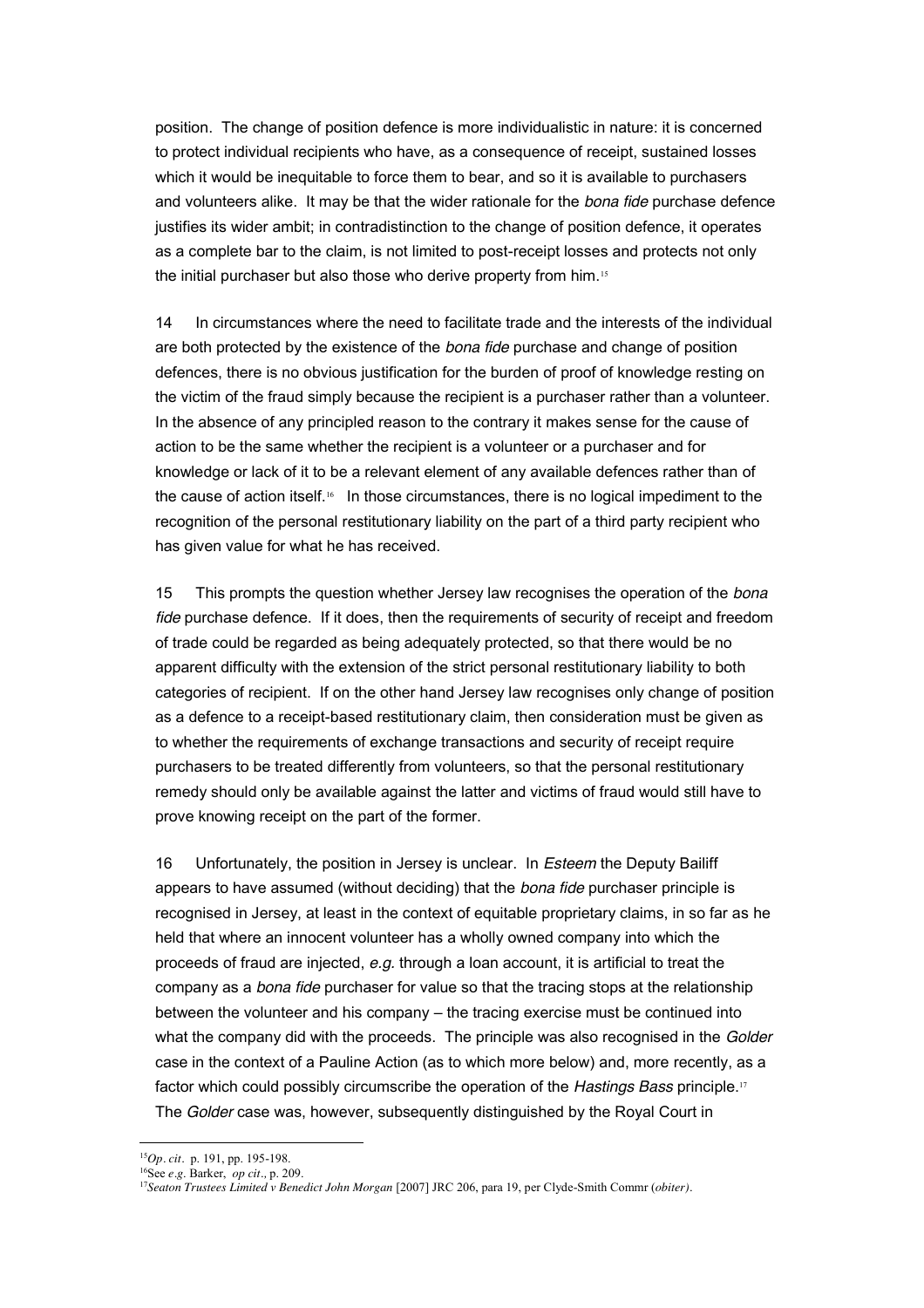*Mendonca v Le Boutillier.*<sup>18</sup> In that case, it was held that although a transferee acting in good faith receiving chattels from a transferor who did not have good title did acquire: (a) the right to receive any income and benefits from these movables without having to account for them to the owner; and (b) civil possession followed by eventual ownership if the owner did not reclaim the chattels within a period of ten years, *bona fide* purchase without notice would not of itself suffice to prevent the original owner from being entitled to reclaim the chattels. The Court stated that the Jersey law of contract was based on Roman law and distinguished *Golder* on the basis that it related to a Pauline Action rather than a straightforward contractual claim.

17 It may be that *Mendonca* itself can be distinguished as relating to a contractual claim, while the operation of the *bona fide purchase defence* could be recognised extracontractually in the context of equitable proprietary claims, Pauline Actions and personal restitutionary claims based upon the receipt of misappropriated funds. Further examination of this point by the Royal Court would be welcome. In the absence of a clear statement as to whether the *bona fide* purchaser principle operates in Jersey at least in relation to equitable proprietary and/or restitutionary claims so sufficiently as to protect transactional security, it is difficult to say with any certainty whether Jersey law can or should allow victims of fraud to invoke the receipt-based restitutionary claim against recipients who have given value for what they have received or whether victims of fraud would still have to prove knowing receipt against purchasers.

## **(iii) Liability for profits**

18 In *Esteem* the Deputy Bailiff held that third party recipients of the proceeds of fraud could be deemed constructive trustees of those proceeds if they were at fault, *i.e.* had knowledge of the provenance of the funds/the plaintiff's title to them. In other words, in order to hold a third party recipient liable as constructive trustee (rather than simply liable to make restitution), it is legitimate to require the victim of the fraud to prove knowledge (rather than allowing strict liability subject to defences). The location of the requirement of knowledge in the context of the cause of action - rather than in the context of any defences - in such a case is justifiable in light of the burdens imposed and advantages gained by the treatment of the recipient as a constructive trustee. For example, constructive trustees will be liable to pay compound interest;<sup>19</sup> and the victim will be able to claim any increase in value in the trust property from a constructive trustee. $20$  Thus, the arguments justifying the shifting of the burden of proof in relation to knowledge to the defendant where it is merely sought to impose a personal restitutionary remedy upon him are not sufficient to do the same where it is sought to impose upon him the more onerous obligations of constructive trusteeship.

## **(c) Conclusion**

 <sup>181997</sup> JLR 142, 148.

<sup>19</sup>*Westdeutsche Landesbank Girozentrale v Islington LBC* [1996] AC 669.

<sup>&</sup>lt;sup>20</sup>Goff & Jones, *The Law of Restitution*  $(6<sup>th</sup>$  ed), p. 740.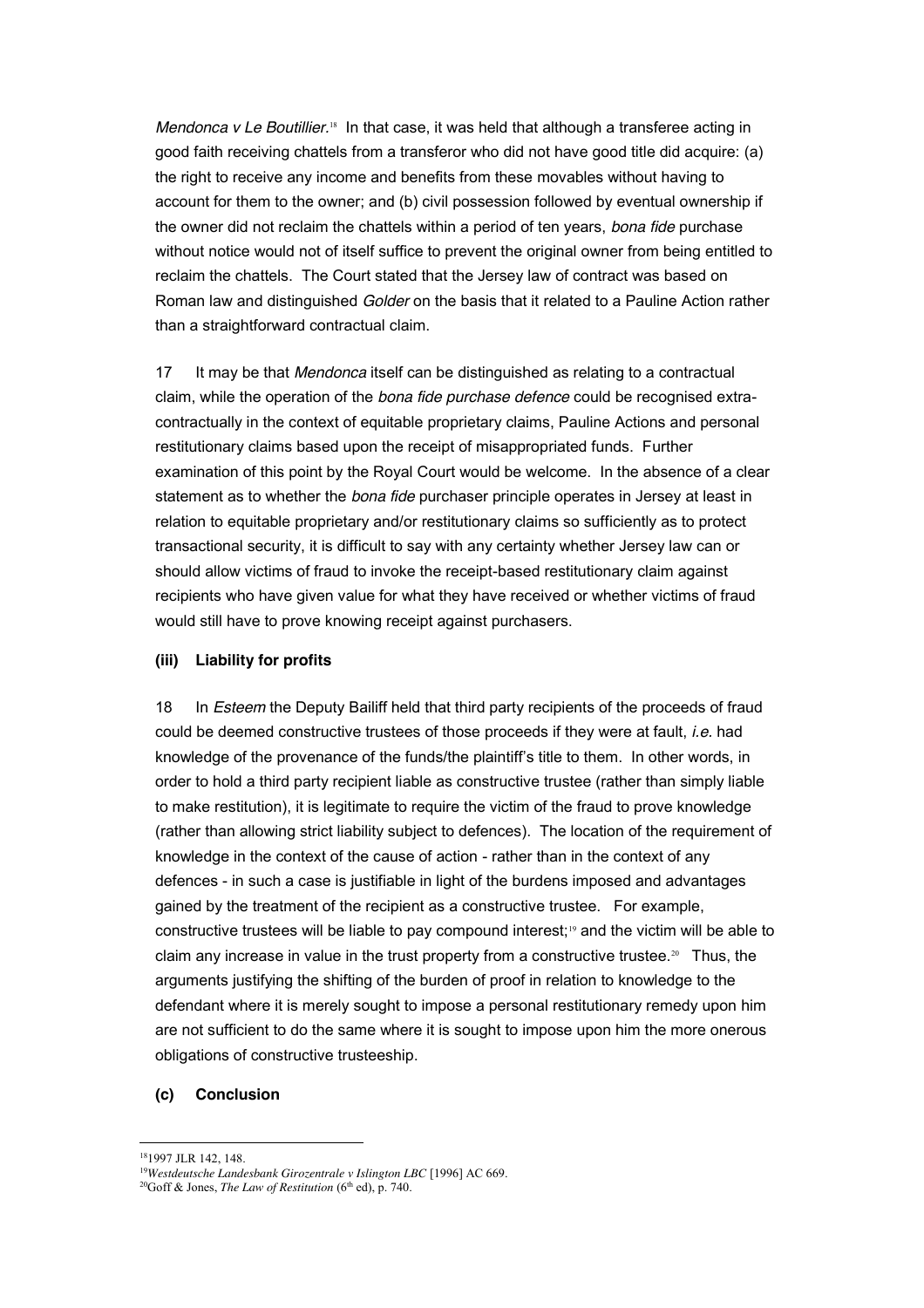19 In cases where the defendant has received the property of the victim of a fraud or its traceable proceeds or substitutes, the introduction of a receipt-based restitutionary remedy into Jersey law is to be welcomed. In cases where the recipient is a volunteer, it makes sense to locate the element of knowledge in the context of any defence of which he may avail, rather than requiring the victim of a fraud to prove knowledge. In cases where there is a question as to whether or not Jersey law or English law should govern the dispute, this new development should encourage plaintiffs to argue that Jersey law is the applicable law. The position of purchasers is less clear. In the absence of clarification as to the existence and ambit of the *bona fide* purchase defence in Jersey law, it is difficult to predict whether the Royal Court will impose a personal restitutionary liability on purchasers in the same way. Where it is sought to compel a recipient – be he volunteer or purchaser - to disgorge any profits made out of the proceeds of the fraud, the victim will still have to prove knowledge as an element of the cause of action in order to impose the more onerous obligations of constructive trusteeship. This is consistent with principle and in line with English law. In the next part of this article consideration will be given to the different approaches of English and Jersey law to recovery by the victim of a fraud when the tracing trail runs cold.

## **PERSONAL LIABILITY OF RECIPIENTS OF THE FRAUDSTER'S PROPERTY BY WAY OF A TRANSFER OF WHICH A SUBSTANTIAL OBJECTIVE IS TO DEFEAT THE VICTIM'S CLAIM**

## **(a) The principle**

20 Where the victim of a fraud cannot establish a proprietary connection between the subject-matter of the fraud and any assets received by the third party recipient, he will not be able to advance a knowing receipt claim (England) or a receipt-based personal restitutionary claim (Jersey). Nevertheless, if the victim can show that the fraudster transferred his own assets to the third party recipient with the intention to defeat the claims of creditors, he may be entitled to revoke the transfer, irrespective of his inability to trace into its subject-matter. The principle is not new: it derives from the Roman law *actio Pauliana* and can be traced through the Statute of Elizabeth 1571 into section 172 of the English Law of Property Act 1925 and, most recently, into sections 423-5 of the Insolvency Act 1986,<sup>21</sup> article 17 of the Bankruptcy (*Désastre*) Law 1998, and the Pauline Action, which forms part of Jersey customary law.

## 21 The rationale of the *actio Pauliana* is that -

"... if a person has alienated his property in fraud of creditors who have been put in possession by order of the governor, they are allowed to bring an action cancelling the

<sup>&</sup>lt;sup>21</sup>The Commissioners of the Inland Revenue v Hashmi [2002] EWCA Civ 981, para 21 of the judgment of Arden LJ; *Muir Hunter on Insolvency*, para 3-2936.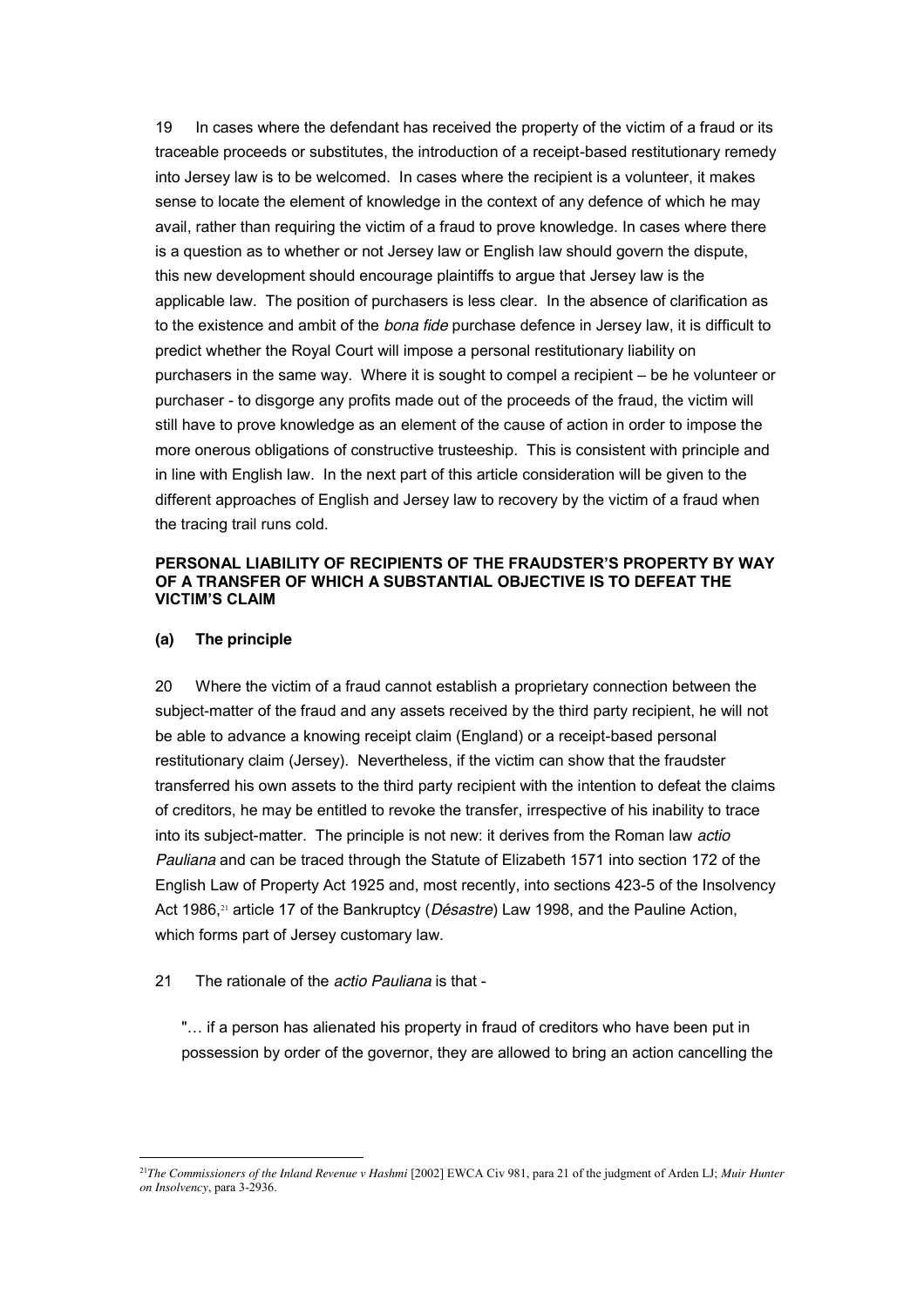alienation, that is alleging that the property has not been alienated and therefore remains an item in the debtor's estate."<sup>22</sup>

In form the action resembles rescission, save that the party entitled to trigger the rescission or revocation of the transaction is the creditor whose interests have been prejudiced, rather than the person who has made the transfer (the fraudster).

# **(b) English law – Section 423 of the Insolvency Act and transactions at an undervalue**

22 This principle is expressed in English law through the operation of Section 423 of the Insolvency Act 1986, which entitles creditors to set aside transactions at an undervalue which are made by a debtor, where a substantial purpose of the transaction is to put assets beyond the reach of a person who is making or may make a claim against him or otherwise prejudicing the interests of such a person.23 It is axiomatic to say that transactions at an undervalue may include transfers of assets in respect of which no value is given. An application to set aside such a transaction will be treated as having been made on behalf of every victim of it, and the court has a wide discretion as to the sort of order it may make (*e.g.* vesting orders, discharge or release of securities, *etc.*)<sup>24</sup> There is no requirement to prove insolvency at the time of or as a result of the transaction and it extends to persons who may be future creditors. Section 423 is the first provision in Part XVI of the Insolvency Act, which is entitled "Provisions Against Debt Avoidance". A declaration of bankruptcy/insolvency is not a prerequisite for Section 423 to operate. Sections 238 and 339 deal with the position where transactions at an undervalue have been entered into by an insolvent company or a bankrupt individual and how they may be set aside.

## **(c) Jersey statute - Article 17 of the Bankruptcy (Désastre) Law 1990, as amended**

23 Article 17 of the Bankruptcy (*Désastre*) Law 1990 (as amended by the Bankruptcy (*Désastre*) (Amendment) Law 2006). permits a transaction at an undervalue to be set aside, where the transaction has been entered into by a person in respect of whose property a declaration of *désastre* has been made, unless the debtor entered into it in good faith for the purpose of carrying on a business and there were reasonable grounds for believing that the transaction would be of benefit to the debtor. A parallel provision which operates in the context of a creditors'winding up is to be found in Article 176 of the Companies (Jersey) Law 1991. These Jersey provisions were based on sections 238 and 339 of the English Insolvency Act. It follows that athough it is also premised on the notion of a transaction at an undervalue, Article 17 does not operate as a direct statutory equivalent of Section 423, not least because it is only applicable where a declaration of

<sup>&</sup>lt;sup>22</sup>*The Institutes of Justinian*, Book IV, Title VI, para 679, no. 6, as set out in Lee, *The Elements of Roman Law* (3<sup>rd</sup> ed., 1952), p.448.

<sup>&</sup>lt;sup>23</sup>The Commissioners of the Inland Revenue v Hashmi [2002] EWCA Civ 981, para 25 of the judgment of Arden LJ.

<sup>24</sup>See *Muir Hunter on Insolvency*, paras 3-2936 *et seq*.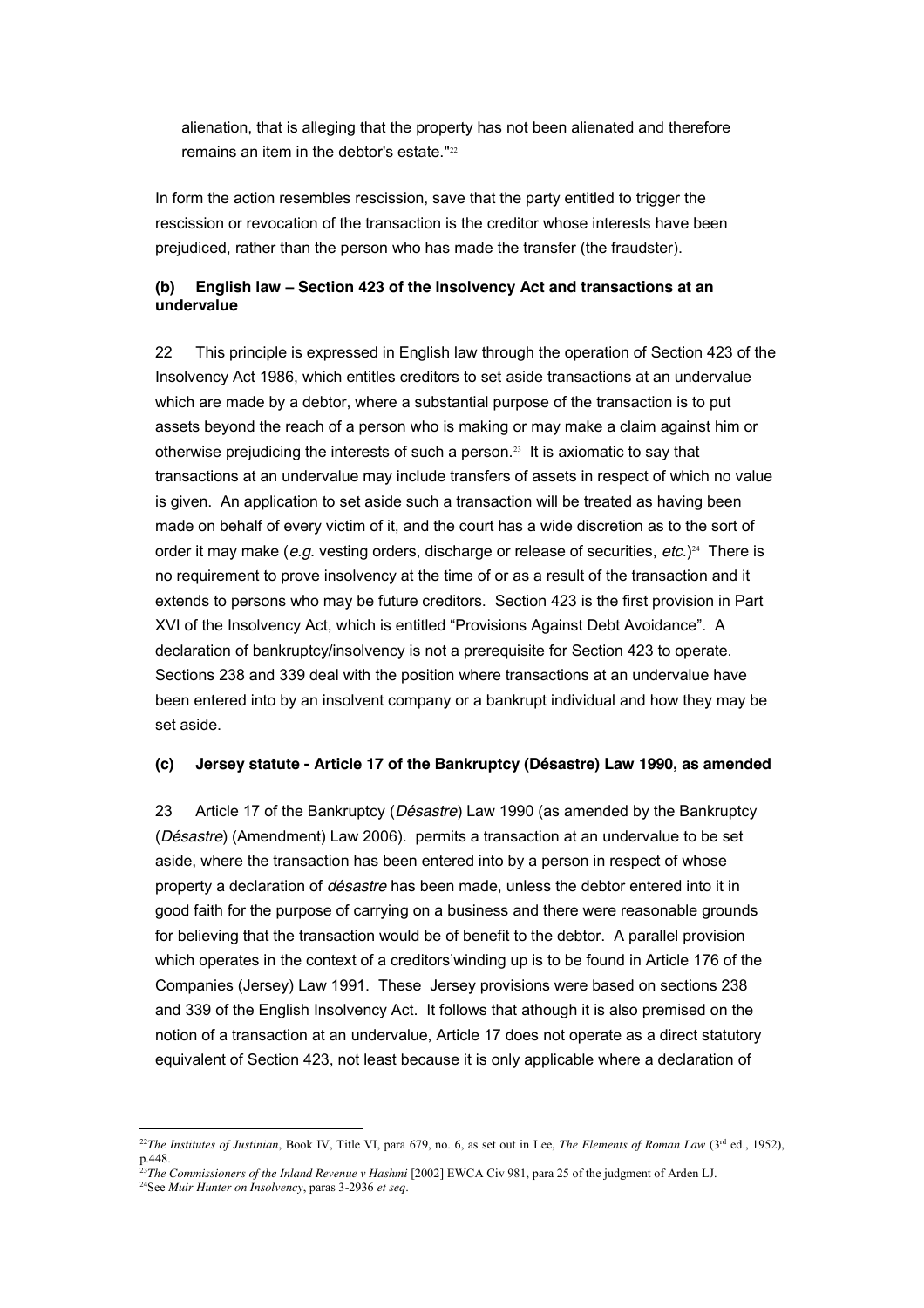*désastre* has already been made. The nearest thing to Section 423 under Jersey law appears to be the Pauline Action.

# **(d) Jersey customary law – the Pauline Action**

24 The Pauline Action also provides a victim of fraud with the right to revoke a transfer by the fraudster of his assets to a third party recipient if the transfer causes the victim to become a creditor of the fraudster and it renders the fraudster insolvent or is made at a time when he is already insolvent. The action derives from Jersey customary law and the elements of the cause of action differ depending on whether the recipient is a volunteer or has made payment at an undervalue (when the transfer is known as an *aliénation lucrative)* or is a purchaser who has given full value (when the transfer is known as an *aliénation onéreuse*). If the cause of action is established, the transfer of assets is revoked so that the assets then become available to satisfy the victim's claim.

# **(i) Personal liability of volunteers – aliénations lucratives**

25 A volunteer recipient's liability to return the benefit depends on the victim being able to demonstrate the following:

- (a) a transfer of assets from the fraudster to the recipient which was made at a time when the fraudster was insolvent or which rendered him insolvent in the sense that his liabilities exceeded his assets.<sup>25</sup> If the victim can prove insolvency in this sense at the time of the Pauline Action, the burden of proof will shift to the fraudster to prove that he was not insolvent at the time of the transfer.26 Where a fraudster has misappropriated and dissipated funds which exceed the value of his own assets (as will often be the case with large frauds), insolvency will not be difficult to prove;
- (b) that the victim was a creditor at the time of the transfer. A victim of fraud will become a creditor at the time the facts giving rise to his cause of action occur, even if the validity of the cause of action is not established until later. In practice the debtor/creditor relationship will be easy to establish;<sup>27</sup>
- (c) that a substantial intention of the fraudster in making the transfer was to defraud his creditors. This need not be his only or dominant purpose but it must be a substantial purpose;<sup>28</sup> and
- (d) that the victim of the fraud was actually prejudiced by the transfer.<sup>29</sup> Again, this should be relatively easy to prove: the transfer of assets coupled with insolvency will have the effect of rendering the fraudster unable to meet the victim's claim.

<sup>&</sup>lt;sup>25</sup>2002 JLR 53, 126-7.

<sup>&</sup>lt;sup>26</sup>2002 JLR 53, 128-9.

<sup>272002</sup> JLR 53, 124. <sup>28</sup>2002 JLR 53, 134.

 $292002$  JLR 53, 132.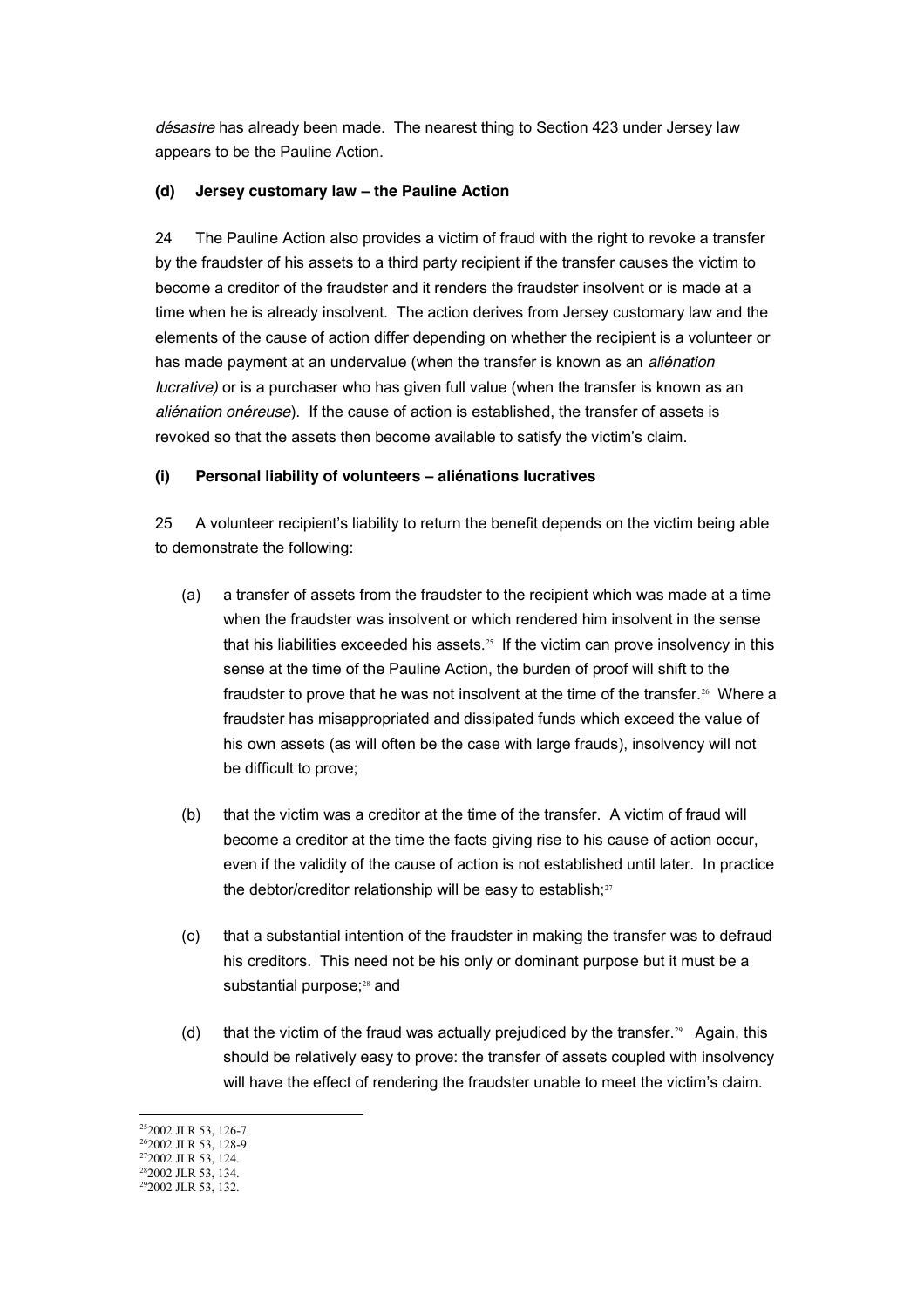It would only be if the victim were able to trace the proceeds of the frauds to other defendants, who retained them or were good for the money, and make successful personal or proprietary claims against them that it might be said that he had not been prejudiced by the transfer of assets.

26 The Deputy Bailiff described the Pauline Action against Abacus, an innocent volunteer, as revocatory in nature and "essentially a restitutionary action seeking to place the parties back into the position in which they would have been before the transaction."<sup>30</sup> He stated that when the recipient is an innocent volunteer, the creditor is not entitled to compensation – he is merely entitled to claim the property itself, subject to the operation of the defence of change of position.<sup>31</sup>

27 The Deputy Bailiff did not analyse in detail why the Pauline Action – at least in the case of an *aliénation lucrative* – should be treated as restitutionary in nature. Indeed, a Pauline Action against a volunteer is not easily described as an action requiring the recipient to make restitution to the creditor for a benefit gained at his expense (in the subtractive sense) because the volunteer need not have received the creditor's money or its traceable proceeds to be liable; nor is the action properly categorised as one which grants restitution for a wrong because the innocent volunteer recipient has committed no wrong. Even so, Birks describes this type of action as a restitutionary action, which is recognised directly in response to the need to protect creditors and investors from this sort of malpractice.<sup>32</sup> Although it does not fit into the usual categories of restitution to reverse subtractive unjust enrichment (*e.g.* mistake, duress, ignorance) or restitution for wrongs, the policy of creditor protection appears to drive the need for a restitutionary remedy to be recognised.

28 According to the Deputy Bailiff, the Pauline Action is best regarded as a personal action in order to prevent the unjust enrichment of the recipient. He confirmed that the creditor has no title in the thing alienated from the fraudster to the volunteer recipient, and went on to say that the creditor is not asserting any claim to the thing itself: he is simply actioning the recipient to return it (if he still has it) to the fraudster's patrimony or to return such value originating from the thing as may remain in the recipient's hands. When read in conjunction with the Deputy Bailiff's earlier statement that the creditor claims the property itself subject to the defence of change of position, this statement could lead to confusion, as it tends to suggest that the claim is in fact proprietary (for the value retained by the recipient) rather than personal (for the full amount transferred).

29 The distinguishing feature of the Pauline Action is that it does not assert any preexisting proprietary right or title on the part of the creditor in the assets or money transferred to the recipient. The creditor is not seeking to *re*-vest property in himself, which has made its way through the fraudster into the hands of the volunteer recipient and

 <sup>302002</sup> JLR 53, 138.

<sup>312002</sup> JLR 53, 135.

<sup>32</sup>Birks, *An Introduction to the Law of Restitution* (1986), pp 308-9.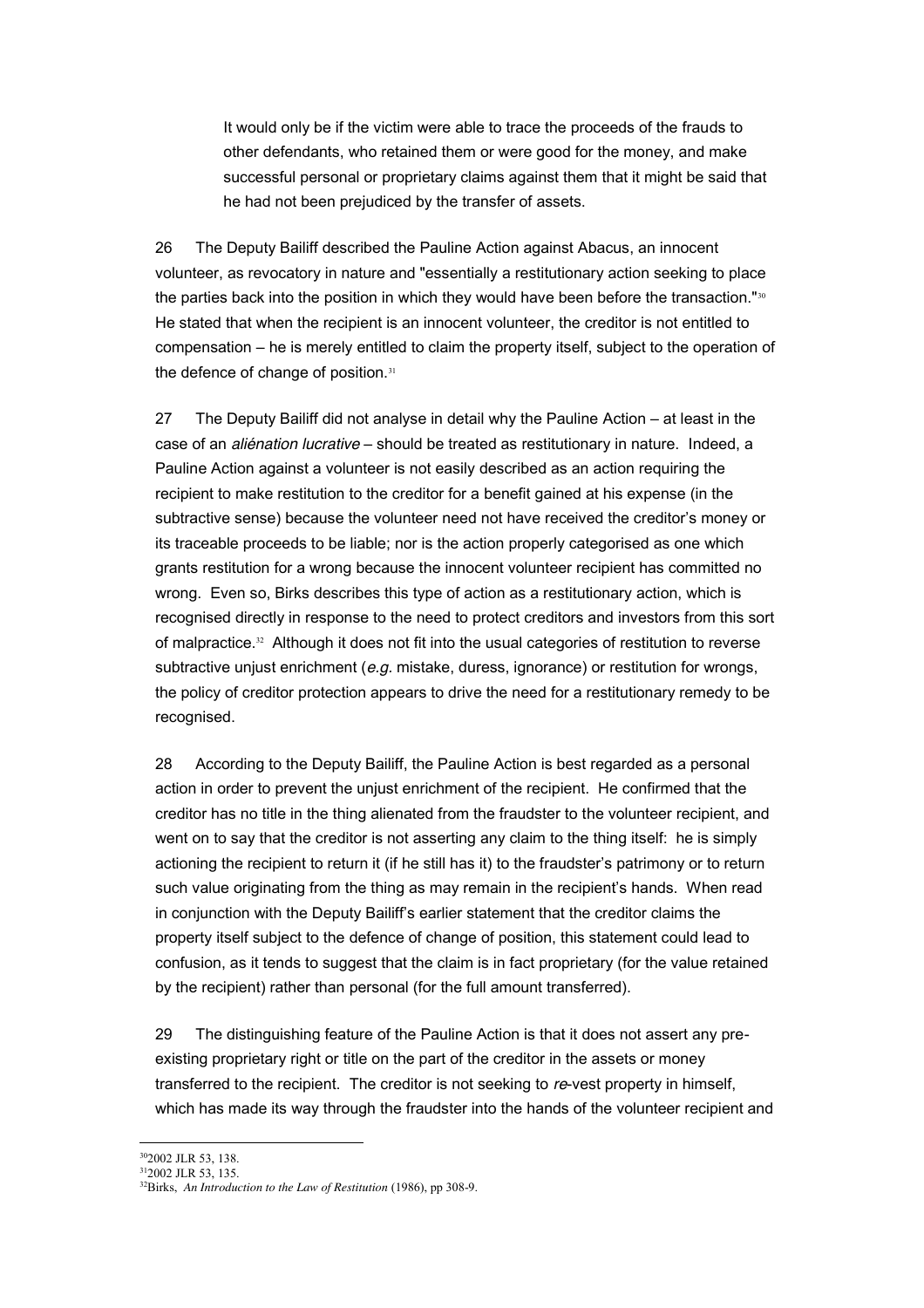may be identified as having been received by him. He is simply asserting an entitlement to revoke the transfer from the fraudster to the recipient on the basis that it was made by the fraudster at a time when he was insolvent in order to defeat his (the creditor's) claim. It is therefore not a proprietary claim (in the legal or equitable sense). If, as the Deputy Bailiff seems to have intended, the claim is to be treated as a personal one, it would perhaps be clearer to say that the recipient comes under a personal liability to make restitution of what he has received, save and in so far as he may rely on any change of position made in good faith and in reliance on the receipt.

30 If it is right to say that the Pauline Action – at least in the case of an *aliénation lucrative* – is restitutionary in nature, it follows that in a case of fraud, where the victim becomes a creditor of the fraudster because the fraudster has misappropriated the creditor's money, dissipated it (at least in part) to a volunteer and has insufficient assets to repay it, the Pauline Action mirrors the receipt-based restitutionary claim which now forms part of Jersey law. In both cases the volunteer recipient will be held personally liable to make restitution of the funds received, subject to the availability of the change of position defence. Logic dictates that the test for establishing good faith change of position should be the same, whatever the cause of action. On this basis, if the *Niru Battery* test is to be applied in Jersey (and there is no reason why it should not be applied here), the test for establishing the defence in all cases will be whether the recipient's knowledge is such that it would be unconscionable for him to retain the benefit of the receipt. It follows that knowledge should not be a pre-requisite to establishing the cause of action in either case: rather, it becomes relevant in establishing whether the recipient changed his position in good faith and in reliance on the receipt. The difference between the two causes of action is then only that in order to establish the receipt-based restitutionary claim, the creditor needs to use the tracing process to identify the stolen property or its traceable substitutes or proceeds in the hands of the volunteer recipient.

31 If this analysis is correct and were to be adopted in Jersey, it might be said that Jersey law provides a seamless response to fraud where the proceeds of the fraud and/or the fraudster's own assets are transferred to a volunteer recipient. Where the victim can trace his property into the hands of the recipient, the recipient will be strictly liable to make restitution of the benefit, subject only to the operation of the change of position defence. Where the victim cannot trace, but can show that the fraudster transferred assets to the recipient with the substantial intention of defeating the rights of his creditors, and that transfer rendered the fraudster insolvent or was made at a time when he was already insolvent, he can bring a Pauline Action to reverse the transaction and again, the recipient will be strictly liable to make restitution subject to being able to establish a good faith change of position in reliance on the receipt of the assets.

32 By way of contrast, although it may be easier for a victim to establish a case under Section 423 of the Insolvency Act (*e.g.* because there is no need to prove insolvency and/or because Section 423 is also available to creditors with future claims), the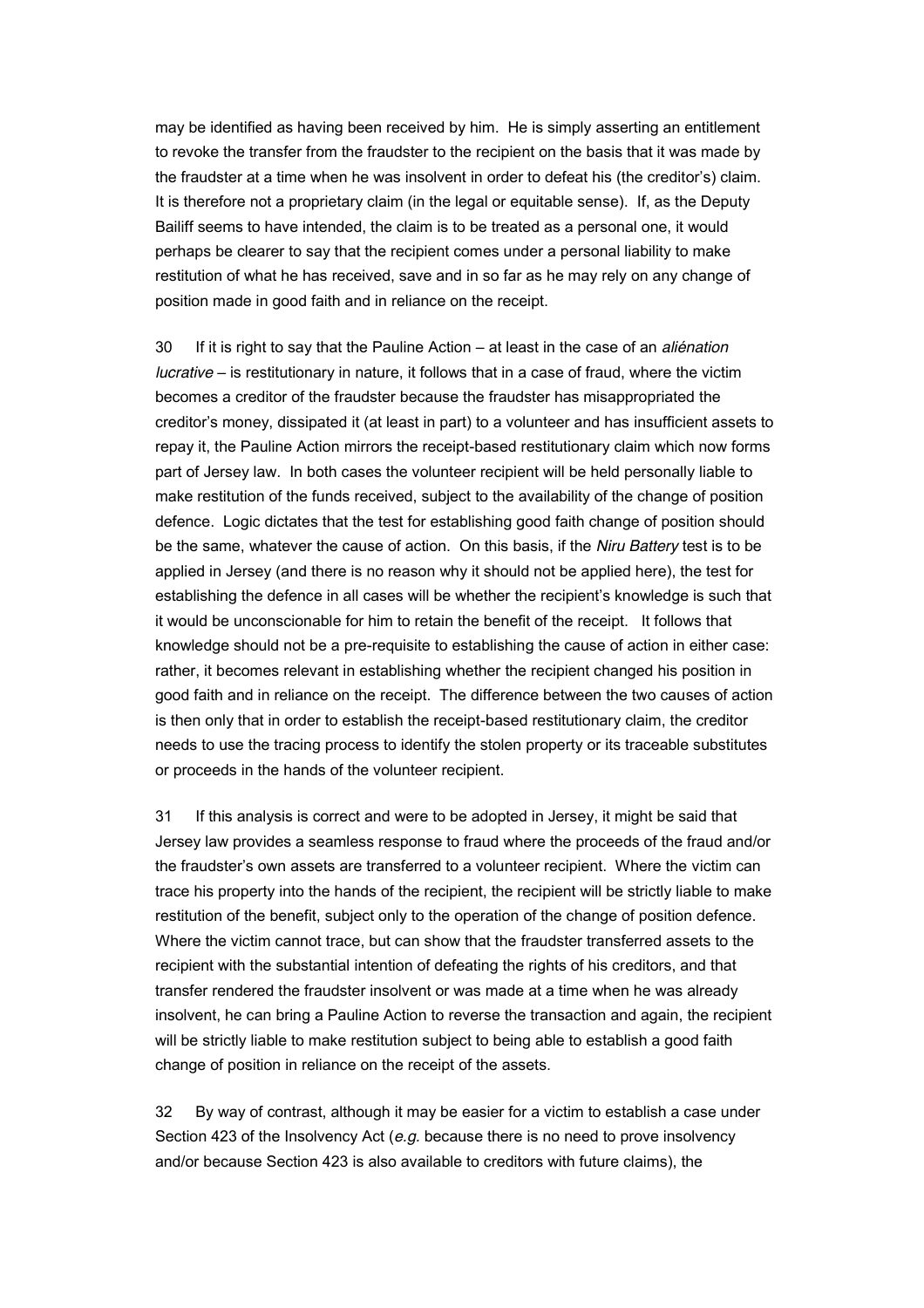unavailability of the purely receipt-based restitutionary remedy in the UK and the fact that it will often be relatively easy to prove insolvency in large-scale fraud cases makes the application of Jersey law and the Pauline Action more attractive to victims of fraud.

## **(ii) Purchasers**

33 As discussed in paragraphs 22-3 above, Section 423 of the Insolvency Act is limited in the sense that it applies only to transactions at an undervalue. It does not catch transfers of assets by the fraudster to a third party recipient who gives full value for them, even if the recipient had knowledge of or shared the fraudster's intention to defeat creditors. This is in contradistinction to the terms of the predecessors of Section 423, *i.e*. s. 172 of the Law of Property Act 1925 and the Fraudulent Conveyances Act 1571, both of which allowed a disposition made with intent to defraud creditors to a transferee who had notice of that intent to be set aside even where the transferee had given value.<sup>33</sup> Section 423 provides no remedy for victims of fraud in cases where the tracing trail stops and the fraudster transfers his own assets to a third party for full value in order to defeat the victim's claim.

34 Section 423 does not deal with the situation where a fraudster (who has become insolvent as a result of the fraud) transfers his own assets to a third party for value in order to defeat the claim of the victim of the fraud. The Pauline Action can, however, provide the victim with a remedy in those circumstances.

35 In circumstances where the debtor/fraudster has transferred his assets to a third party for value (known as an *aliénation onéreuse*) and that third party is privy to the real nature of the transaction, *i.e.* that it was being made in order to defeat creditors' interests, the Pauline Action operates to set aside the transfer of assets to the third party. It follows that even when the tracing trail runs cold, a victim of fraud may still be able to reverse a transfer by the debtor of his own assets to a third party for value. This makes the Pauline Action a powerful weapon against fraud in circumstances where the fraud renders the fraudster insolvent.

36 The judgment of the Royal Court in the case of *Golder v Société des Magasins Concorde Ltd<sup>34</sup>* sets out the elements of the cause of action where there has been an *aliénation onéreuse*. As in the case of an *aliénation lucrative*, the victim of the fraud/the creditor does not have to prove that the recipient received the creditor's property or its identifiable proceeds or substitutes. The conditions for the victim's success in the case of a transaction for value (an *alienation onéreuse*) are the same as those outlined in relation to *aliénations lucractives* save that the victim must also show a degree of complicity on the part of the recipient. Importantly, an *aliénation* does not become *onéreuse* simply because some *cause* or value is given; if the transaction is at an undervalue, it will still be

 <sup>33</sup>Muir Hunter, *op cit*; *Lloyd's Bank Ltd v Marcan* [1973] 1 WLR 1387; *The Commissioners of Inland Revenue v Hashmi* [2002] EWCA Civ 981, at para 21 of the judgment of Arden LJ. 341967 JJ 721.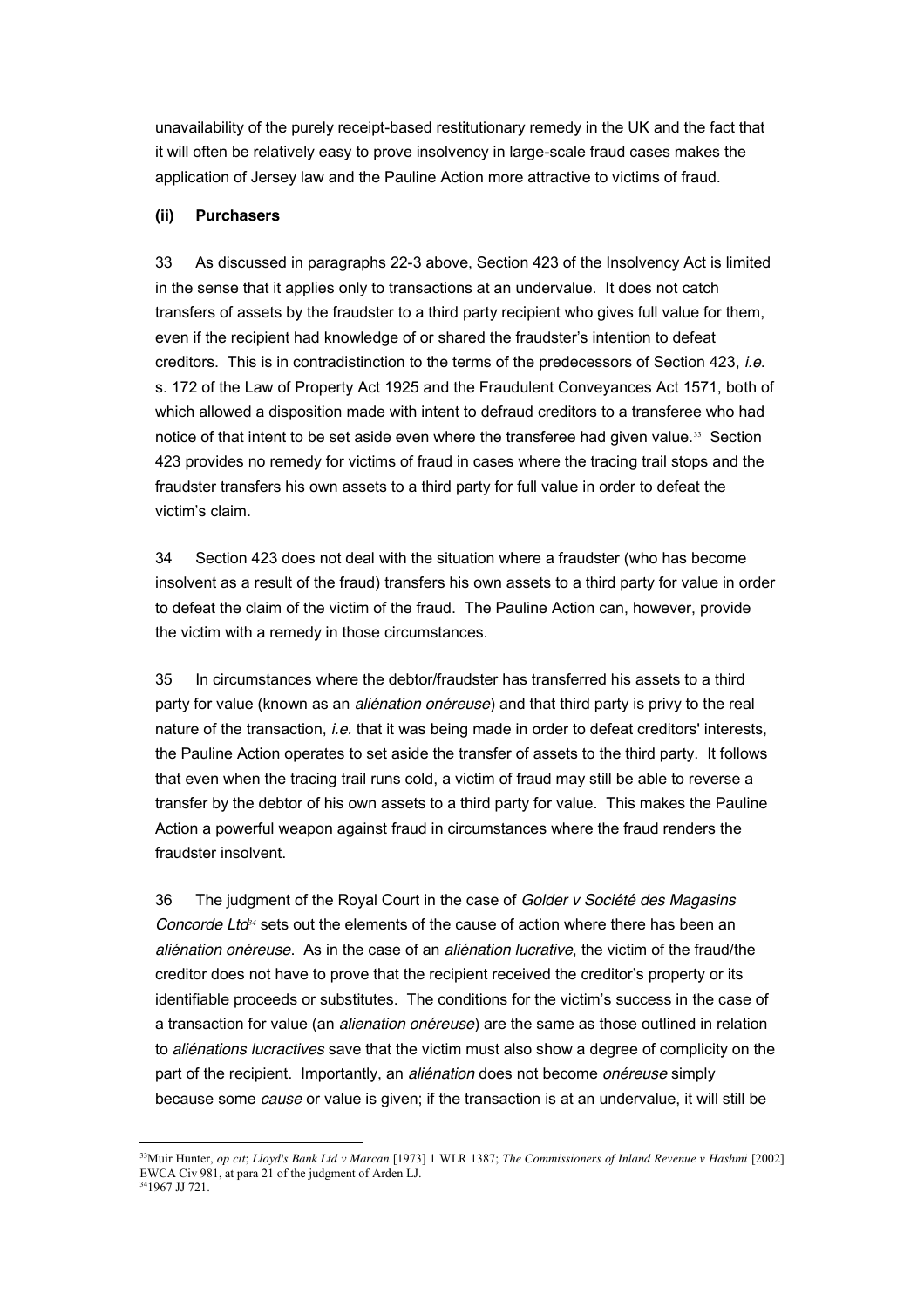deemed to be an *aliénation lucrative*. <sup>35</sup>The victim of a fraud will only need to go on to prove the complicity of the third party recipient if the recipient has given full value for what he has received.

37 According to the Royal Court in *Golder*, the liability of the recipient in the case of a Pauline Action based on an *aliénation onéreuse* is to make restitution. In *Golder* a Guernsey company bought the business of a Jersey company after judgment had been entered against the Jersey company in an unfair dismissal claim. The personnel in both companies were related and the Royal Court found that the sale had been engineered in order to defeat the claim of the former employee of the Jersey company, who had brought the wrongful dismissal claim. It turned out that the business of the Jersey company had then been sold on by the Guernsey company to a third party. The Royal Court found that the third party was a *bona fide* purchaser for value without notice of the fraudulent nature of the sale and whose title could not therefore be impugned. The net proceeds of sale remained in the hands of the Guernsey company. The Bailiff referred to the writings of Domat and held that the true nature of the obligation on the Guernsey company was to make restitution to the plaintiff. The Court declared that the purported sale as between the Guernsey company and the Jersey company was void and obliged the Guernsey company to make restitution to the plaintiff in the amount of the award of compensation and costs.

38 In *Esteem* the Deputy Bailiff characterised the liability arising in the case of an *aliénation onéreuse* as having its basis in fraud. He did not go on to discuss whether in such a case the Pauline Action would be characterised as restitutionary in nature. It may be possible to characterise the cause of action in the case of an *aliénation onéreuse* as one giving rise to a liability to make restitution for a wrong. In a Pauline Action against a recipient who has given value, the defendant's wrong is his acceptance of the fraudster's assets in circumstances where he was privy to the real nature of the transaction, *i.e*. that a substantial purpose of it was to defeat the victim's claim. The recipient can be said to have acted unconscionably and neither the defence of change of position nor the *bona fide* purchase defence will be available, as the recipient will be unable to prove good faith. Further analysis from the Royal Court of the juridical nature of the cause of action in the case of an *aliénation onereuse* would be welcome.

39 It is also possible to identify parallels between the Pauline Action in the case of an *aliénation onéreuse* and knowing receipt under English law. In a knowing receipt claim the recipient's wrong is his acceptance of the assets of the victim or their traceable proceeds with sufficient knowledge of their provenance such as to make it unconscionable for him to retain them. In a Pauline claim against a recipient who has given value, the wrong is similar in nature and in both cases, the recipient can be said to have acted unconscionably. However the cause of action is characterised (as restitutionary or otherwise), in neither case is the defence of change of position or the *bona fide* purchase

 <sup>352002</sup> JLR 53, 130 per Birt DB.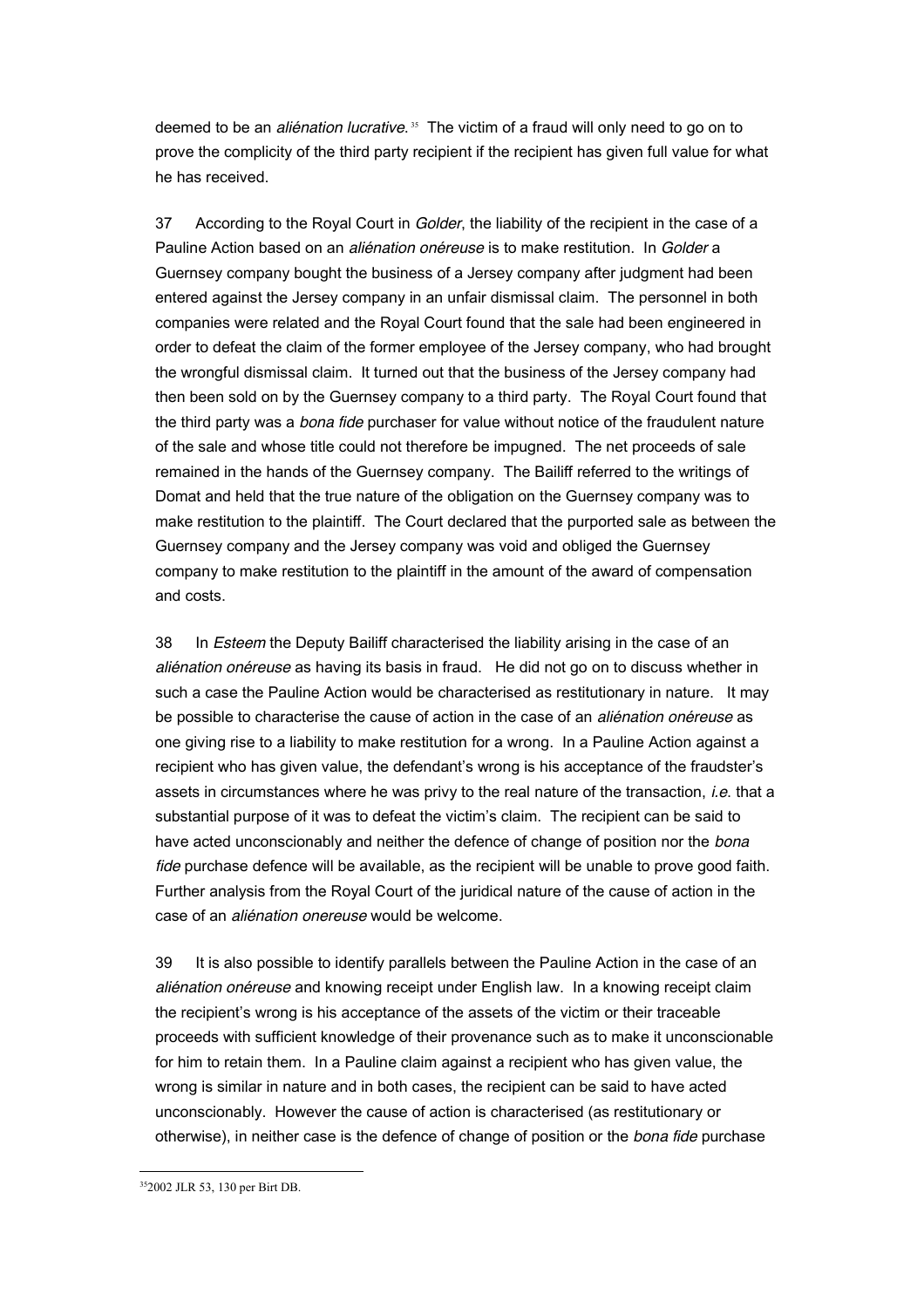defence available because the recipient cannot prove good faith. In both cases the state of mind and knowledge of the recipient is crucial.

40 Neither of the judgments in *Golder* or *Esteem* stipulate precisely the degree of knowledge required on the part of the recipient so that the victim can use the Pauline Action to set aside a transaction for full value. In *Esteem*, the Deputy Bailiff simply repeated the phrase used in *Golder*, *i.e*. that in order to be liable, the recipient must have been privy to the real nature of the transaction. This phrase gives little guidance as to the state of mind required.

41 Some explication of the degree of knowledge required can, however, be found in the French commentaries referred to by the Royal Court in *Golder*. Pothier stated that in cases where the debtor is insolvent and makes a transfer in defeasance of his creditor's interest -

*"[J]e [the creditor] pourrais agir contre le tiers acquéreur pour faire rescinder l'aliénation qui lui en a été faite en fraude de ma créance, pourvu qu'il ait été participant de la fraude, conscius fraudis, s'il était acquéreur à titre gratuit."*<sup>36</sup>

[I could take action against the recipient in order to rescind the transfer which was made to him fraudulently in order to defeat my claim, provided that he was a participant in the fraud, conscius fraudis, if he acquired the title onerously, *i.e.* by giving value for it.]

Pothier's emphasis is on participation by the recipient, *conscious fraudis*, *i.e.* with consciousness of the fraud. This suggests that knowledge of the fraudulent intent is required, but neither the degree of knowledge nor the level of participation is stipulated.

42 Domat also focused on the fact of participation by the recipient in a fraud on creditors, stating that:

*"Celui qui aura participé à une fraude faite à des créanciers, sera tenu de render tout ce qu'il se trouvera avoir reçu par une telle voie, après les fruits ou autre revenues, & les intérêt, si ce sont des deniers, à compter depuis le jour qu'il les aura reçus. Et toutes choses seront remises au même état où elles étaient avant cette fraude."*<sup>37</sup>

[Anyone who has participated in a fraud on creditors, will be obliged to return all that he is found to have received in this way, after the fruits or other profits, and the interests, if they take the form of money, are to be counted from the date on which he received them. And all things shall be given back in the same state in which they were before this fraud.]

 <sup>36</sup> Pothier, *Traité des Obligations*, Part I, Ch II, Article II, p. 177

<sup>37</sup> Domat, *Les Lois Civiles dans leur Ordre Naturel*, Livre II, Section II (*Nouvelle Edition*, p. 194)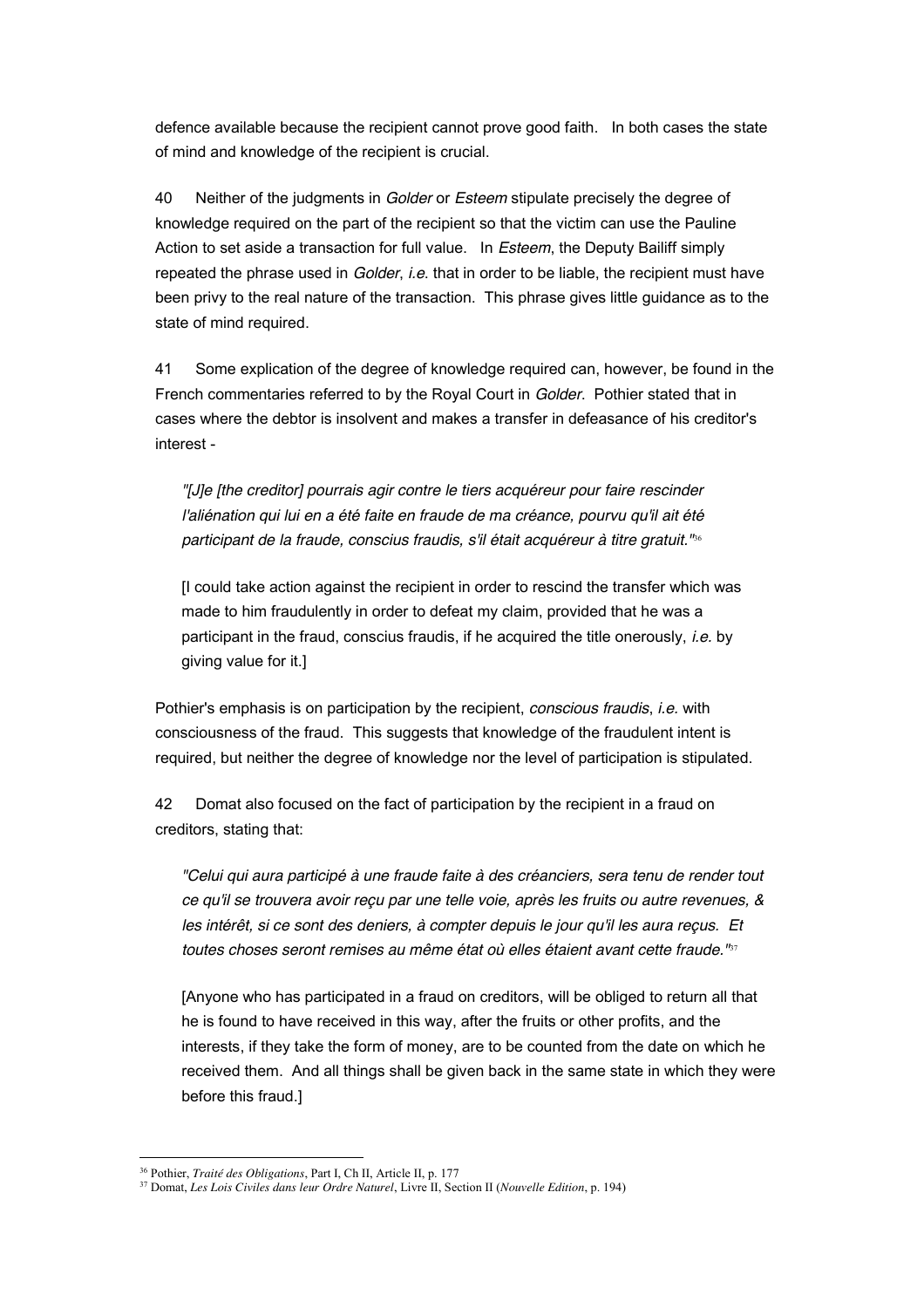43 In the absence of any express description of the degree of participation and/or knowledge/consciousness of the fraud on the part of the recipient, it is difficult to assess what is required. Shortly after judgment was given on liability in the wrongful dismissal claim in *Golder*, the Guernsey company offered to buy the business of the Jersey company for market value, which offer was accepted. Formal agreements of sale were entered into in July 1966, after the judgment on quantum was delivered. The court referred to the relationship between the board members of both companies (they were closely related by marriage), the admission that the board members of the Jersey company hated the plaintiff and the fact that the sale was shrouded in secrecy. This was all sufficient to demonstrate that the Guernsey company was "privy to the real nature of the transaction" and "had knowledge of" the intention to defraud the plaintiff. Although there was no real discussion of the type or extent of knowledge required, it was clear on the facts that the board members of the Guernsey company had knowledge of the Jersey company's intention to defraud the plaintiff. The family connection suggests that the knowledge was probably actual, as opposed to constructive.

44 In light of *Golder* and the French authorities, it seems that the victim of a fraud will need to prove, as a minimum, that the recipient was conscious of the fraud when he received and gave value for the assets transferred to him by the fraudster. It is less clear whether the recipient will be held liable simply because he was put on enquiry (*i.e.* whether unconscionability will suffice); nor is it clear whether the victim will also need to show that the recipient participated in the fraud, *i.e*. shared the fraudster's intention to defeat the creditor's claim and took steps to effect that intention (*i.e*. whether dishonesty must be proved).

45 In order to assess what degree of knowledge should be required in order to prove liability in the context of an *aliénation onéreuse* it may be helpful to draw on the parallels between the Pauline Action and knowing receipt. In the context of a knowing receipt claim the touchstone is unconscionability – does the recipient know enough to make it unconscionable for him to retain the benefit of the receipt? In knowing receipt cases, the policy is to protect the victims of a breach of trust: the defendant who is held to be liable knew or ought to have known that the property received by him was transferred in breach of trust. As between himself and the victim, he is morally culpable and there can be no reason for him to retain the benefit of what he received. In the case of dishonest assistance, in order to be personally liable to restore the value of the trust property to the plaintiff (which may no longer be in his hands), the defendant's participation in a transaction (which assisted a breach of trust) must be contrary to normally acceptable standards of honest conduct.<sup>38</sup> The difference in standard between receipt and assistance may be simply due to the fact that in cases of receipt the defendant had the trust property in his hands at one point (at which time his state of mind should have prompted him to return it), whereas in a case of assistance, he need not have received it at all and could

 <sup>38</sup>*Barlow Clowes v Eurotrust* [2006] 1 All ER 333. The *Barlow Clowes* judgment changed the test for liability for dishonest assistance from that of subjective dishonesty, as previously articulated in *Royal Brunei Airlines v Tan* [1995] 2 AC 378, to that of objective dishonesty, an easier test for a plaintiff to satisfy.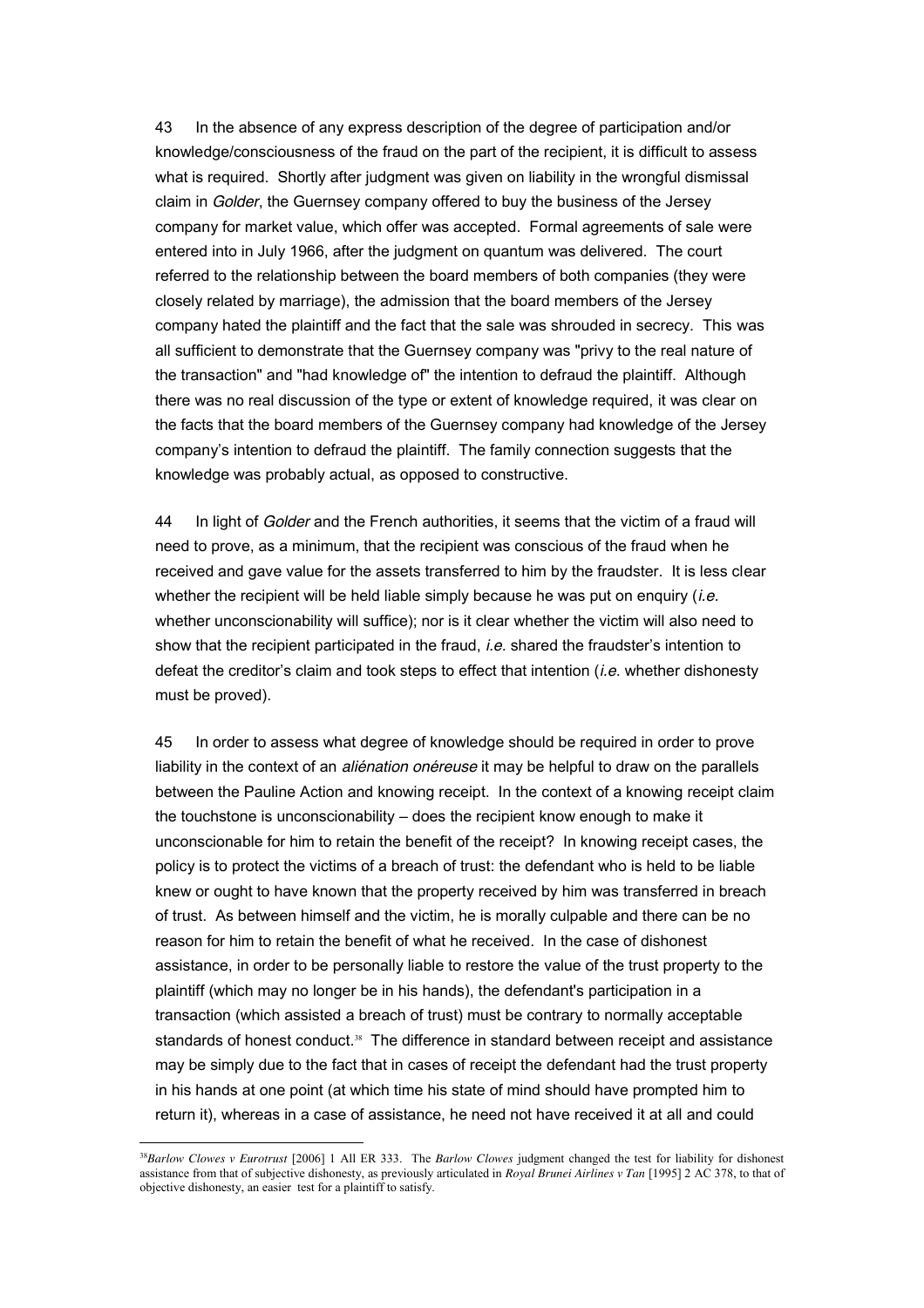never have returned it. His role is slightly more tangential and so, in order to make him liable as constructive trustee, his conduct must have been worse than that necessary to make him liable simply for receipt.

46 In the absence of any additional policy reason which requires the victim to prove actual knowledge or dishonesty in the context of a Pauline Action, it is difficult to see why the recipient should not be liable on the basis of the unconscionability test, as expounded in the *Niru Battery* test: he will be liable to give up the assets he has received if he has or has good reason to think that the transaction in which he is involved is being carried out in order to defraud creditors or the victim's claim. In Pauline Actions, the policy is to protect creditors from actions taken by their debtors to defeat or prejudice their claims. If a recipient of the debtor's assets knows or should know that the transfer to him is intended to defeat the claims of a creditor, as between himself and the creditor he is morally culpable and should therefore be liable. The only additional factor in the context of a Pauline Action is that the creditor may never have had title to the assets transferred by the debtor to the recipient for value. It may be possible to justify a higher standard of knowledge or dishonesty in such a case on the basis that: (i) the third party recipient never received the property of the victim of the fraud/the creditor or its traceable proceeds, only the property of the fraudster; and (ii) it may be more difficult for a recipient to ascertain the debtor's state of mind at the time of the transfer and that the intention to defraud creditors was a substantial purpose out of, quite possibly, several purposes, than it would be for him to ascertain that assets received were transferred in breach of trust. On the other hand, in cases of fraud at least, it may be preferable to standardise the degree of knowledge required of the recipient so that the same standard applies whether he received the traceable proceeds of the victim's property or assets of the fraudster in order to defeat the victim's claim. This is a question which will need further consideration and exposition by the Royal Court.

47 This leads on to the question whether there is any reason for purchasers to be treated differently from volunteers in the context of Pauline Actions. The availability of the *bona fide* purchase defence in English law makes it easier to argue for a strict restitutionary response in the case of receipt by third parties of the proceeds of fraud, subject to the change of position defence (in the case of volunteers) and both defences (in the case of purchasers); proof of knowledge by the victim only becoming necessary when it is sought to hold the recipient liable as a constructive trustee. The fact that purchasers are treated differently in the context of a Pauline Action, so that the burden of proof of the recipient's knowledge rests on the victim, may be largely due to the fact that under Roman law/Jersey customary law, there appears to be no complete *bona fide* purchase defence, at least in the case of contractual disputes. If the *bona fide* purchase defence were available to recipients in the context of Pauline Actions, there might be an argument for extending the strict restitutionary liability to them too, subject to the change of position defence. This would only work if the standard for liability were held to be knowledge/unconscionability rather than dishonesty and, if accepted, it would create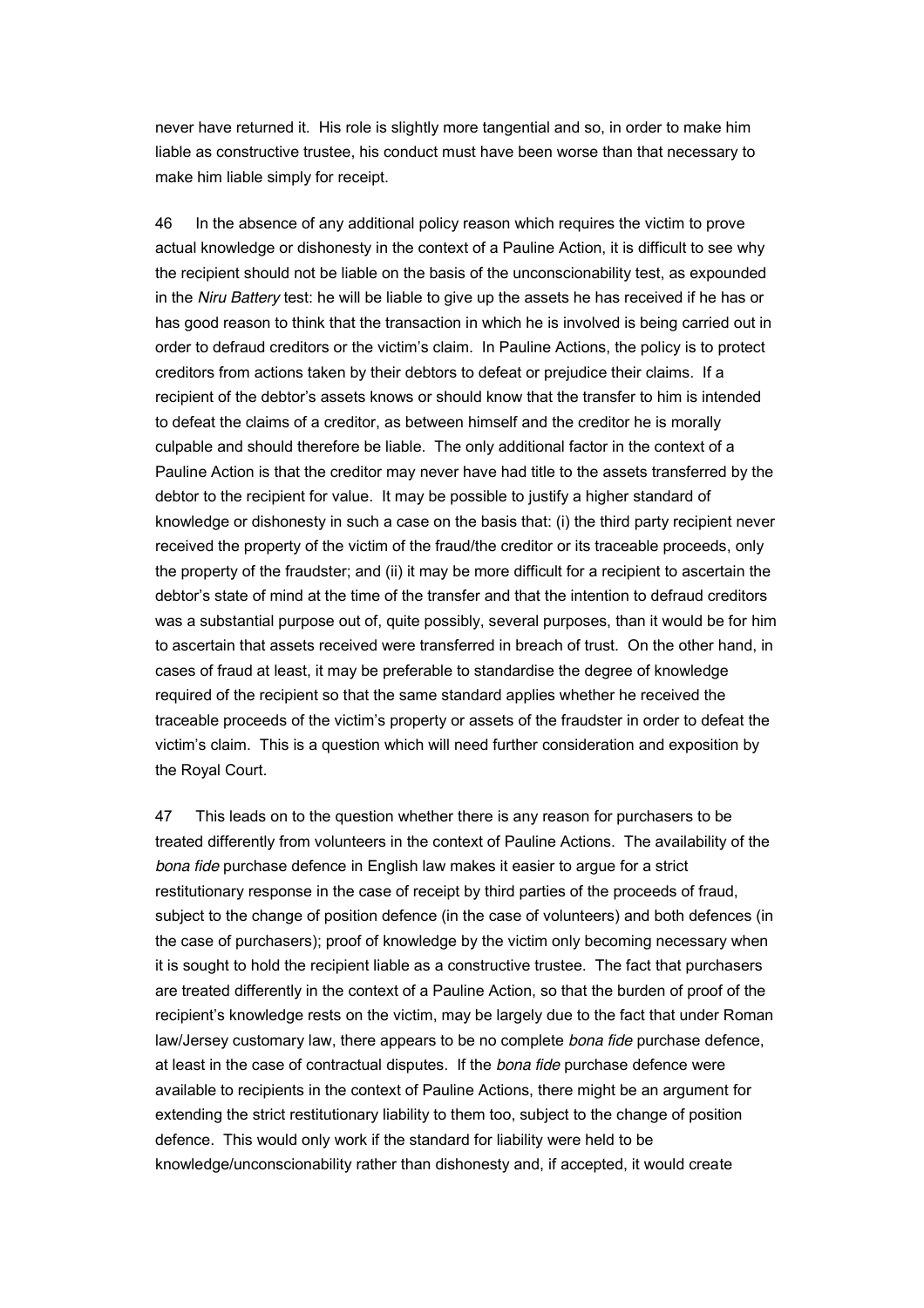complete symmetry between the receipt-based restitutionary remedy where the defendant receives the traceable proceeds of the victim's property and the Pauline Action. At the moment, however, it is difficult to say whether such an alignment is desirable because: (i) it is unclear whether the test for knowledge in relation to *aliénations onéreuses* is knowledge or dishonesty; and (ii) if the former, consideration would still have to be given to whether transactional security can be said to be sufficiently well protected under Jersey law to allow purchasers to be subjected to strict restitutionary liability and for the question of their knowledge to be located in the context of any defences upon which they might seek to rely, rather than as an element of the cause of action itself.

## **(iii) Liability for profits**

48 In *Esteem* the Deputy Bailiff held that there was an unbroken line of French commentary to the effect that the innocent volunteer does not have to account for the profits earned whilst he is the owner of the thing which has been alienated, "at any rate prior to the commencement of proceedings."39 He rejected the argument that as the Pauline Action is one grounded in the law of restitution, it would be fairer to make the recipient account for the fruits of the transferred assets subject to a change of position defence, stating that the court could not change a long-established rule simply because some other rule might be fairer. Instead he held that the innocent recipient is free to do what he pleases with the assets and use their profits until such times as litigation is commenced seeking to set aside his title. Once he knows that his title is under attack, he should act cautiously before deciding to deal with the profits earned during that period.<sup>40</sup> The decision therefore permits of a limited liability to give up profits earned on the subjectmatter of the transfer, even though the claim is not a proprietary one, nor is it a claim to revest title to property in the creditor upon rescission (in respect of which an order for disgorgement of profits could possibly be recognised).<sup>41</sup>

49 Simply relying on the date of commencement of litigation without more as the relevant date for determining whether the volunteer recipient should be liable for profits appears to be a little arbitrary. For example, the creditor might have been in correspondence with the recipients for months before commencing litigation and in the course of that correspondence may have put the recipient on notice that the transfer of assets by the fraudster was made with the intention of defrauding the creditor's claim and that the recipient's title to the assets was under challenge. In that case, is it difficult to see why the creditor should still receive all the interest/profits up to the date on which litigation was commenced. Similarly, would the settlement of a Pauline Action before the commencement of proceedings preclude a claim for profits? A better way of rationalising the French commentaries on the obligation to give up the fruits of the assets transferred to the volunteer recipient may be to say that from the date on which the action was commenced in the *Esteem* case, Abacus' knowledge was such to make it unconscionable

 $392002$  JLR 243, 250.

<sup>402002</sup> JLR 243, 253.

<sup>41</sup>*Shalson v Russo* [2003] EWHC 1637, para 126 of the judgment of Rimer J; *cf. Re Goldcorp Exchange Ltd (in Liquidation)*  [1995] 1 AC 74, 102-104 per Lord Mustill.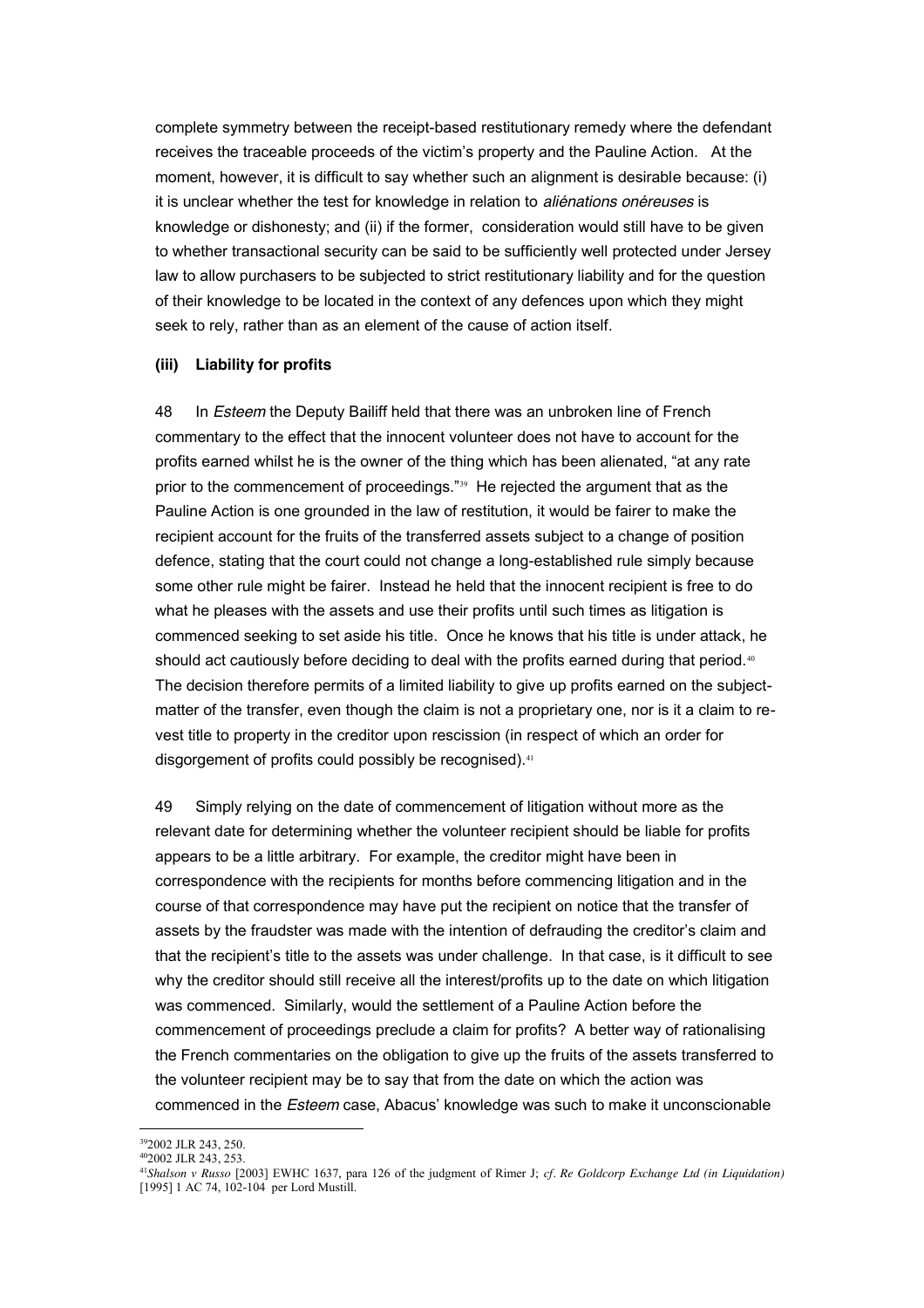for it to generate and keep any profits made after that date. On that basis, the touchstone of unconscionability as set out in *Akindele* could be applied to Pauline Actions for profits against volunteers. An account of profits would be ordered only from the date on which the recipient had sufficient knowledge of the victim's challenge to his title to the assets so as to make it unconscionable for him to retain the benefit of any profits generated on those assets. Applying the touchstone of unconscionability in this way would mirror the use of the concept to distinguish between the personal liability of an innocent volunteer for receipt of the traceable proceeds of the victim's property and the liability as constructive trustee of a volunteer who has knowledge of the fraud. This would provide an attractive symmetry between the claims predicated on receipt of the traceable proceeds of the victim's property and the Pauline Action in the case of an *aliénation lucrative*. The proper distinction would be not between volunteers and purchasers but between recipients who had the requisite knowledge and those who did not.

50 Whatever the test for establishing the state of mind of a guilty recipient in the case of an *aliénation onéreuse*, it seems likely that such a recipient will be liable for profits. If, as discussed, it is thought right to compel a volunteer recipient to disgorge any profits (either from the date on which litigation has been commenced or from the date on which his conscience is touched with the awareness that his title to the assets is subject to challenge), it is arguable that in circumstances where the recipient has accepted the transfer of the assets from the fraudster at a time when he was privy to the real nature of the transaction, from that point on he should be obliged to disgorge any profits made from the tainted assets.

51 The French commentators do not expressly state that profits are to be disgorged, but the view that they should be appears to gain some support from the writings of Domat, as cited in the *Golder* case -

*"Celui qui aura participé à une fraude faite à des créanciers, sera tenu de render tout ce qu'il se trouvera avoir reçu par une telle voie, après les fruits ou autre revenues, & les intérêt, si ce sont des deniers, à compter depuis le jour qu'il les aura reçus. Et toutes choses seront remises au même état où elles étaient avant cette fraude."* <sup>42</sup>

[Anyone who has participated in a fraud on creditors, will be obliged to return all that he is found to have received in this way, after the fruits or other profits, and the interests, if they take the form of money, are to be counted from the date on which he received them. And all things shall be given back in the same state in which they were before this fraud.]

The use of the word, "after" in relation to the fruits or profits suggests that those fruits are profits are also to be returned.

 <sup>42</sup> Domat, *op cit.*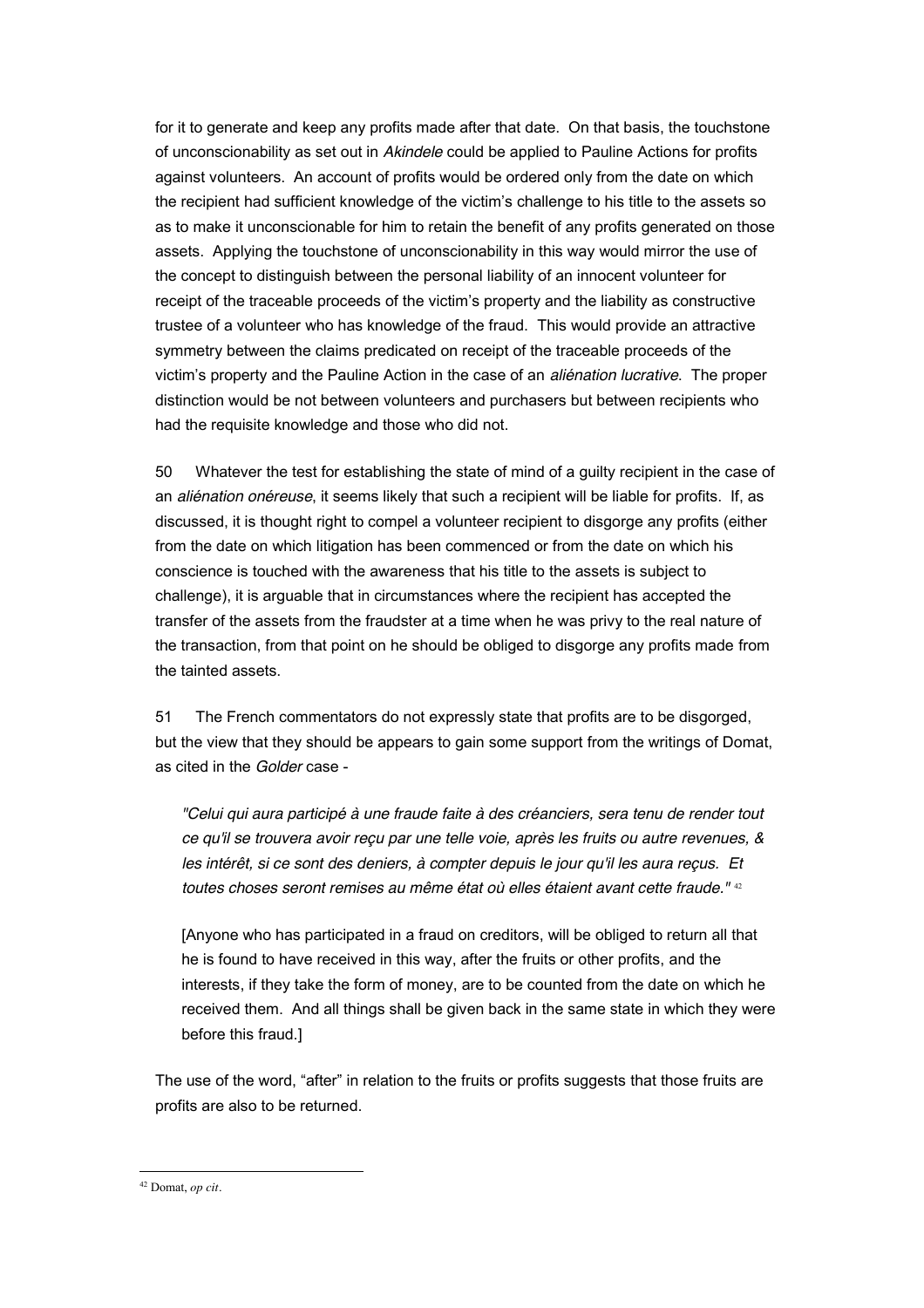52 If recipients of *aliénations onéreuses* are always liable to disgorge profits, care must be taken to delineate clearly the state of mind required in order to establish liability on their part. For this reason, further clarification on the meaning of the phrase "privy to the real nature of the transaction" would be welcome. If the test is knowledge/unconscionability, then there is a clear parallel with the obligation to give up profits earned by a defendant guilty of knowing receipt.

## **(c) Conclusion**

53 As a result of the Deputy Bailiff's judgment in *Esteem* a victim of fraud seeking to recover assets under Jersey law now has powerful weapons at his disposal. As against third party volunteer recipients, he may assert the strict liability receipt-based restitutionary remedy in order to recover the traceable proceeds or substitutes of his property and, where this leaves a shortfall, the Pauline Action in order to recover any of the fraudster's own property which has been transferred away for less than full value in order to defeat his claim. In neither case will the victim need to prove knowledge on the part of the volunteer recipient as an element of the cause of action: the recipient's state of mind will be relevant only in so far as he seeks to rely on the good faith change of position defence. It is argued that the touchstone for knowledge/good faith against which the recipient's state of mind should be measured is that of unconscionability as explained in the *Niru Battery* case. As regards profits, an innocent volunteer does not have to account for profits prior to the commencement of proceedings seeking to set aside his title. Arguably, the law can and should be modernised so that the touchstone is unconscionability rather than the date on which proceedings are commenced.

54 The position of third party purchasers is less clear. A victim of fraud may certainly recover the traceable proceeds of substitutes of his property if he can prove knowing receipt on the part of the third party purchaser, but as yet it is unclear whether Jersey law will recognise a strict liability restitutionary remedy subject only to the change of position and/or *bona fide* purchase defences. This depends on whether it is thought that the element of knowledge should continue to be treated as part of the relevant cause of action or whether it should be relocated as a requirement of any defence to a strict liability receipt-based claim. Careful consideration also needs to be given to whether and if so, how and to what extent the *bona fide* purchase defence should operate under Jersey law and if not, how the need to protect transactional security can be met.

55 Where a fraudster has mixed the proceeds of fraud with his own assets and transferred both away to third parties, when the tracing trail runs cold the Pauline Action may provide an effective remedy against purchasers for full value. It offers a victim more protection than either the English or Jersey statutory remedies but, as in the case of a knowing receipt claim, the victim must prove knowledge on the part of a purchaser as an element of the cause of action. Again, the standard of knowledge is unclear and there are arguments which can be made in favour of both the unconscionability standard and a higher standard of dishonesty. In the absence of clear analysis as to the operation of the